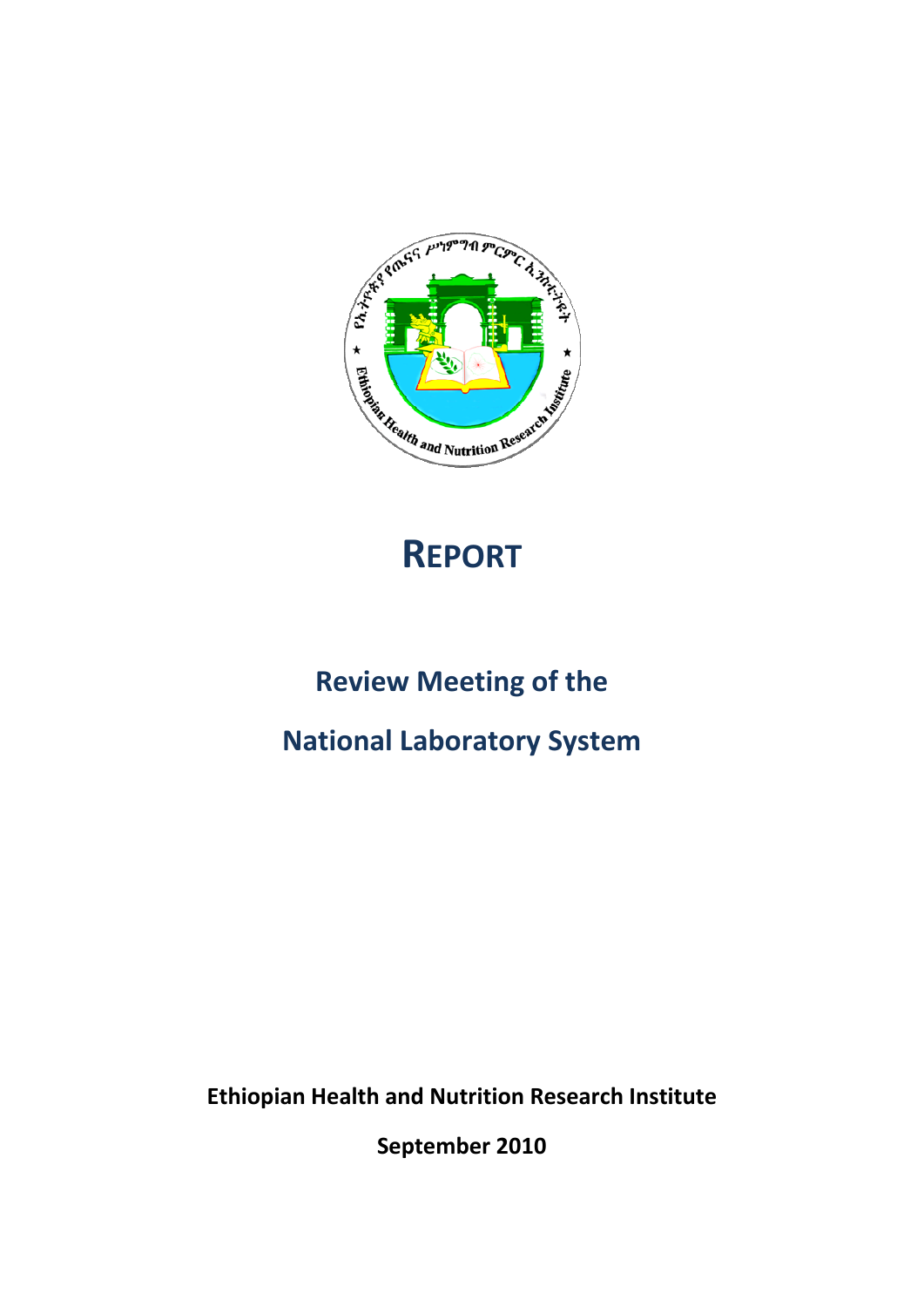# **Table of Contents**

| 1. |  |
|----|--|
| 2. |  |
| 3. |  |
| 4. |  |
| 5. |  |
| 6. |  |
| 7. |  |
| 8. |  |
| 9. |  |
|    |  |
|    |  |
|    |  |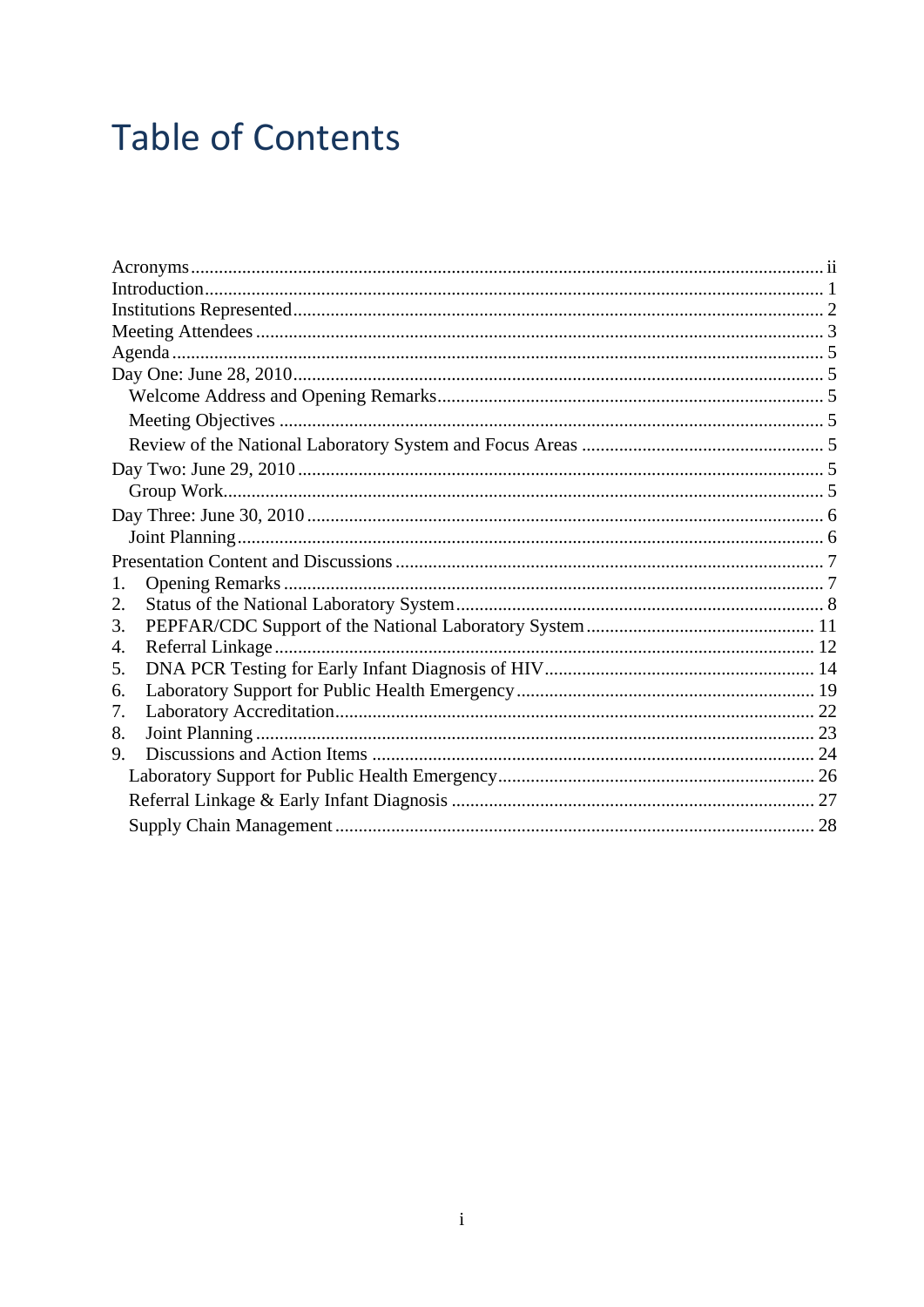## Acronyms

| <b>AIDS</b>  | Acquired Immune-Deficiency Syndrome                      |
|--------------|----------------------------------------------------------|
| ART          | <b>Antiretroviral Treatment</b>                          |
| <b>AWD</b>   | <b>Acute Watery Diarrhea</b>                             |
| <b>CSF</b>   | Cerebro-Spinal Fluid                                     |
| <b>DBS</b>   | Dried Blood Spot                                         |
| <b>DST</b>   | Drug Susceptibility Testing                              |
| <b>DTS</b>   | Dried Tube Specimens                                     |
| <b>EFY</b>   | Ethiopian Fiscal Year                                    |
| <b>EHNRI</b> | Ethiopian Health and Nutrition Research Institute        |
| <b>EID</b>   | <b>Early Infant Diagnosis</b>                            |
| EQA          | <b>External Quality Assessment</b>                       |
| <b>HIV</b>   | Human Immunodeficiency Virus                             |
| IQC          | <b>Internal Quality Controls</b>                         |
| LIS          | <b>Laboratory Information System</b>                     |
| MoH/FMoH     | (Federal) Ministry of Health                             |
| QA           | <b>Quality Assurance</b>                                 |
| <b>RLCBD</b> | <b>Regional Laboratory Capacity Building Directorate</b> |
|              |                                                          |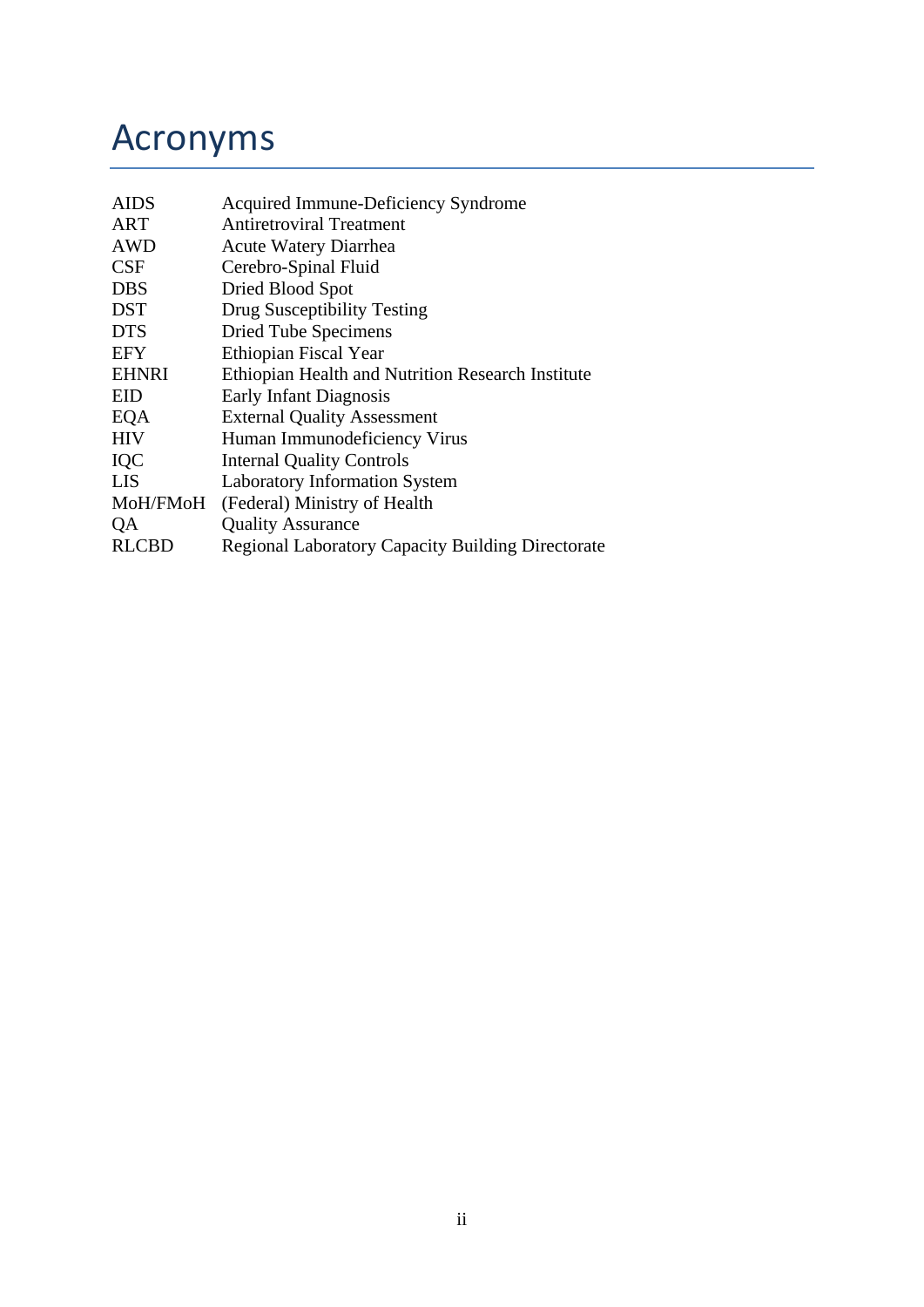# Introduction

The Ethiopian Health and Nutrition Research Institute (EHNRI) invited to the Annual Meeting of the National Laboratory System in Adama from June 28-30, 2010. This year, in addition to Regional Laboratories, HAPCO, CDC, and laboratory-related partners, invitees included the Federal Ministry of Health's programs on HIV, TB and malaria, Regional Health Bureaus, and select Hospitals.

The meeting was structured to combine both the Annual Review Meeting and the Annual Joint Planning Meeting led by the Regional Laboratory Capacity Building Directorate (RLCBD) of EHNRI. In addition to a general review of the National Laboratory System, some important topics were selected as 'Focus Areas,' such as Referral Linkage, Laboratory Support for Public Health Emergencies, DNA PCR testing for Early Infant Diagnosis, and Accreditation. For each Focus Area, EHNRI had conducted an assessment and presented evidence-based findings. Following presentations, attendees were divided into smaller groups for discussion focusing on Laboratory Support for Public Health Emergency, Referral Linkage and Early Infant Diagnosis, and Supply Chain Management.

The Review Meeting was well-received by attendees and discussions throughout the three days were very lively. Regional Joint Planning activities will be further discussed and finalized in the regions. At the same time specific action items for follow-up agreed upon at the meeting by EHNRI and partners will be followed up through the National Laboratory Technical Working Group.

This report provides an overview of the meeting attendees and attending institutions, presentation topics and content, and discussion topics along with resulting action items.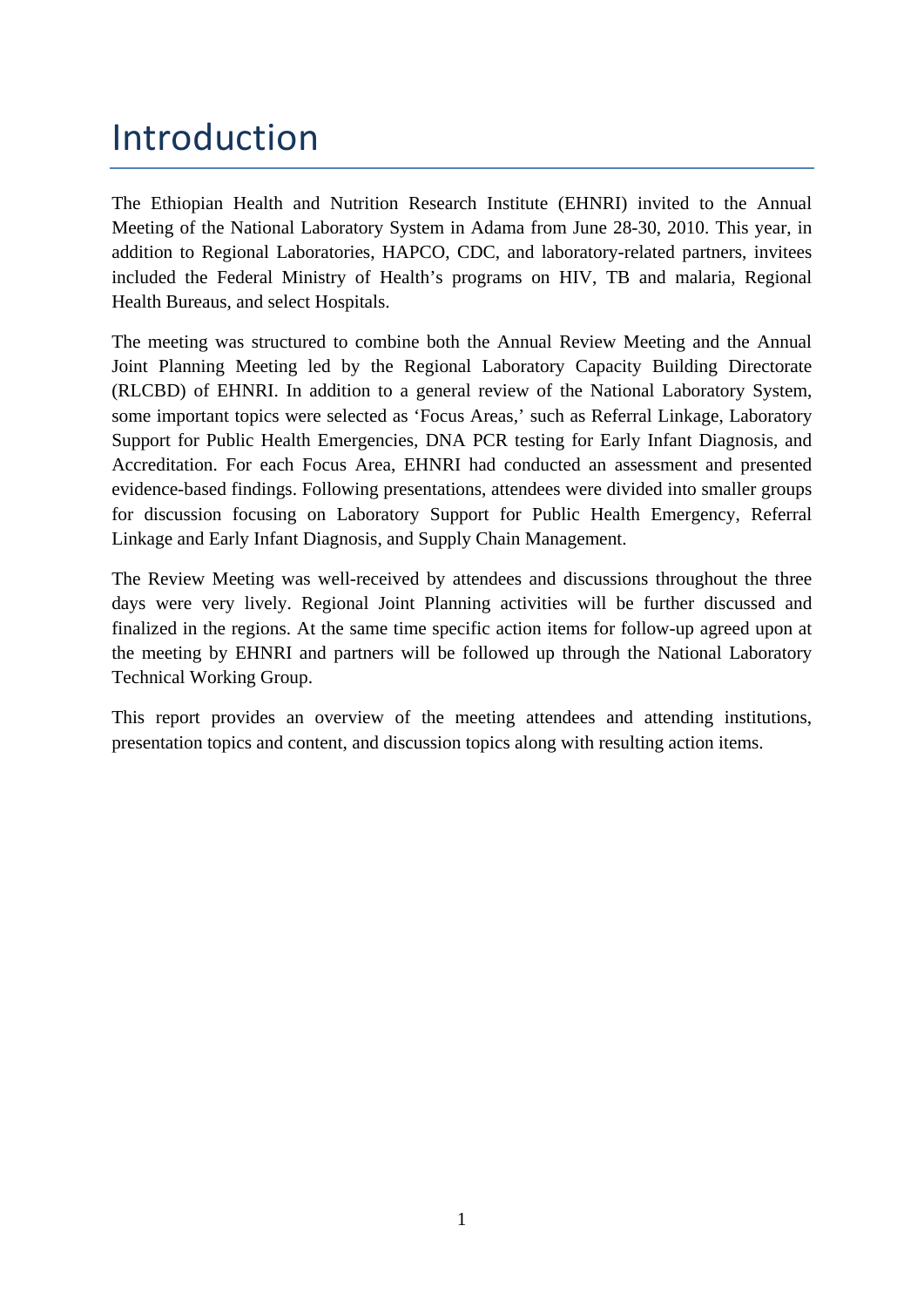# Institutions Represented

EHNRI values the presence of the following institutions at the 2010 National Review Meeting:

- Abt Associates
- Adama Hospital
- Adama Regional Lab
- Addis Ababa Regional Lab
- Afar Regional Health Bureau
- ALERT Hospital
- Amhara Regional Health Bureau
- Axum St. Mary Hospital
- Bahir Dar Regional Lab
- CDC-Ethiopia
- Clinton Health Access Initiative
- Columbia University ICAP
- DACA (FMHACA)
- Dessie Regional Lab
- Dire Dawa Regional Health Bureau
- Federal Ministry of Health
- Gambella Regional Health Bureau
- Harari Regional Health Bureau
- I-TECH
- JHU TSEHAI
- Jimma University Hospital
- Management Sciences for Health
- Metu Karl Hospital
- Oromia Regional Health Bureau
- SNNP Regional Health Bureau
- St. Paul Hospital
- St. Peter Hospital
- Supply Chain Management Systems
- Tigray Regional Health Bureau
- Tigray Regional Lab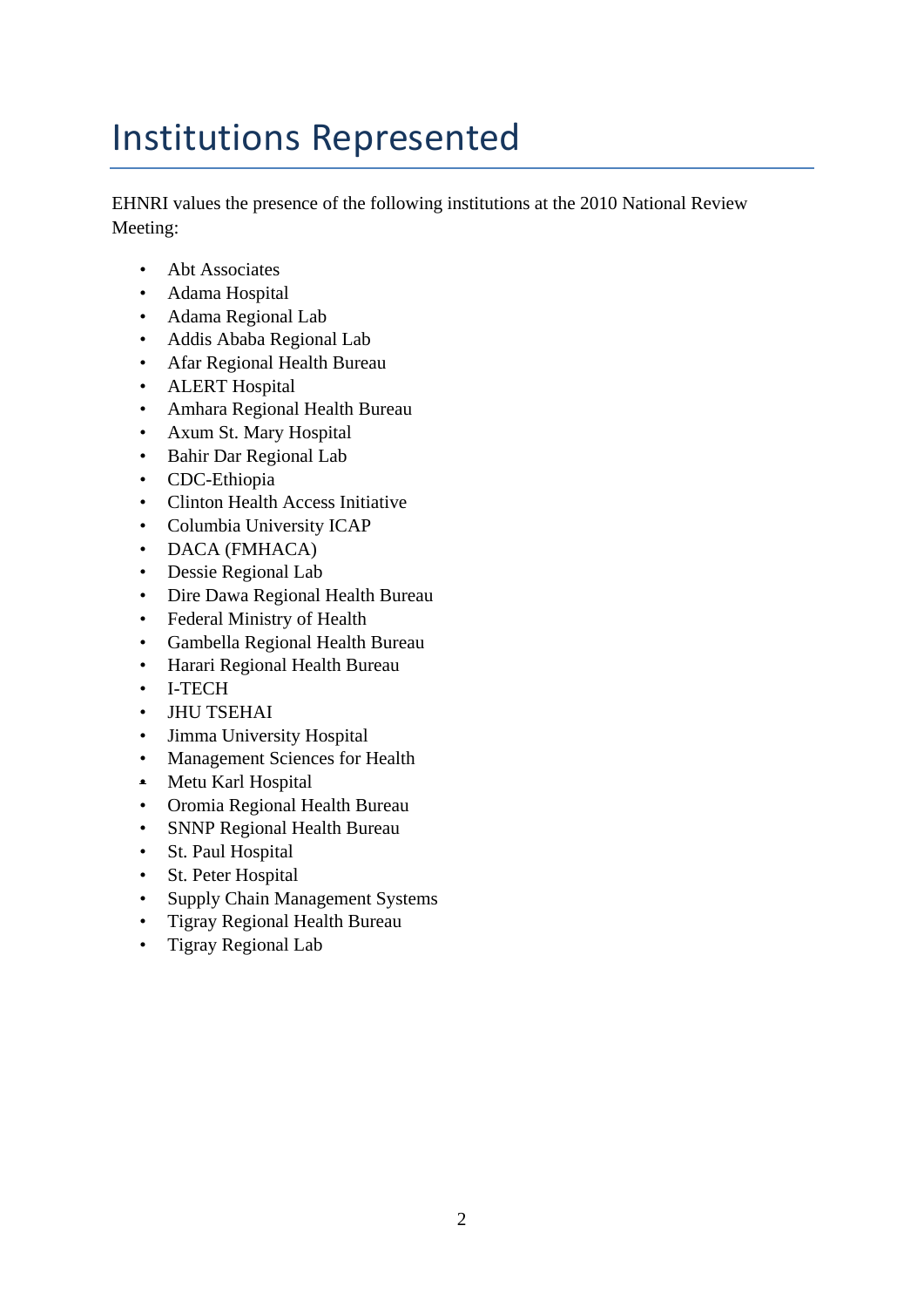## Meeting Attendees

EHNRI acknowledges the involvement of the following participants:

#### **Name 22 Institution 1976** Position

Abebe Belay ALERT Abel Yitbareg EHNRI Alie Husene HAPCO Birhanu Hurisa EHNRI Demise Denebo SNNPR Regional Lab Dereje Feleke Harari Regional Lab Firehiwot Teka EHNRI

Abdulselam Ahmed I-TECH Regional Lab Coordinator Adem Yesuf Dessie Regional Lab Process Owner Adisu Kebede **EHNRI** Quality Officer Adugna Amare Bahir Dar Regional Health Bureau Officer Alemayehu Nigatu SCMS Lab Manager Alefiyah Shambhoora CHAI Drug Access Team Almaz Kenfie Gonder University Hospital Manager Andargachew Goshu ALERT Hospital Lab Head Andualem Mekonnen EHNRI Team Coordinator Aregay G/Kidan EHNRI Maintenance Dr Bereket H/Giorgis ICAP Program Director Berhe Kalayu Gambela RL Lab Head Dr. Betru Tekle HAPCO Director General Bikila Bayissa DACA Lab Directorates Birru Shigute **Oromia RHB** Program Officer Chernet Gurum Adama Hospital Lab Lab Head Daba Muleta Adama Regional Lab Lab Head Dr. Dadi Jima EHNRI Deputy Director Demeke Ashagre SNNPR Regional Lab Lab Tech Demissie Assegu SNNPR Hospital Head Dereie Teshome EHNRI Lab Head Desalegn Sifer EHNRI Maintenance Engineers Dr Aytenew Ashenafi JHU-TSEHAI Lab Support Program Lead Elias Asfaw EHNRI M&E Embabo Dede Nekemt Regional Lab Lab Head Endris Mohamed EHNRI Lab Head Fikir Asrie Gonder University Hospital Team Leader Fregenet Geletu Adama Hospital Nurse Gebrehiwot Birhane Axum St. Mary Hospital CEO Gemechu Tadesse EHNRI Lab Head Getachew Belay **EHNRI** Training Manager Genetu Alem Bahir Dar Regional Lab Lab Head Girum Demissie MSH HCSP Lab Advisor Gizachew Anteneh EHNRI Maintenance Manager Gonfa Ayana **EHNRI** QA Officer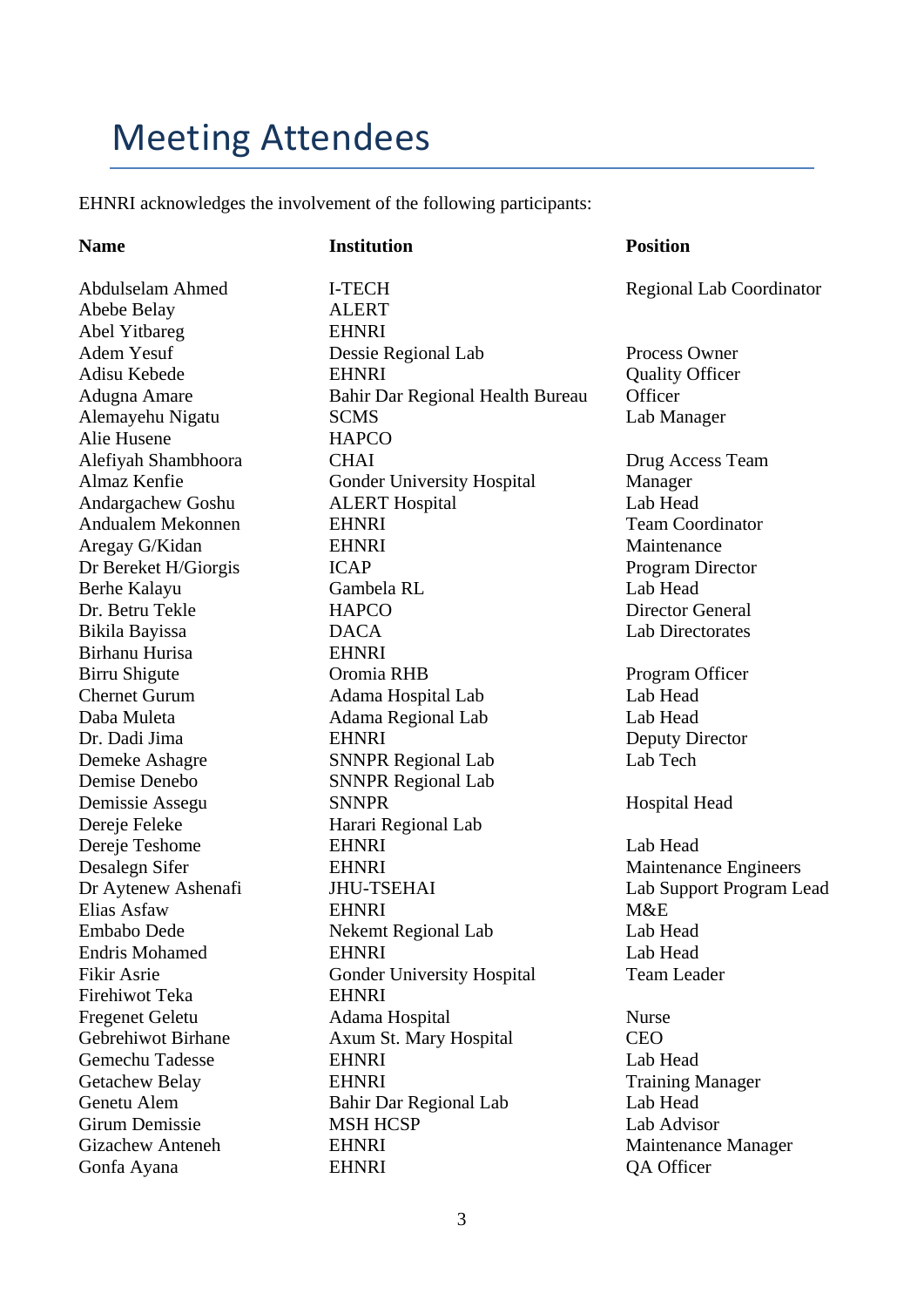Dr. Gudeta Tibesso EHNRI Director Jemal Said ALERT Hospital Kalid Alwa **Harari Regional Lab** Mesfin W/Giorgis Federal Police Hospital Seid Tesfaw Dessie Tesfaye Mekonen SCMS/EHNRI Tigist Habtamu EHNRI Tilaye Gudina FMOH Yonas Alemu St. Paul Hospital Dr. Zenebe Melaku CU-ICAP Country Director

Hassen Miftah Metu-Karl Hospital Lab Head Kassa Eshetu SNNPR SNNPR Officer Kefeni Kelbecha Afar Regional Lab Lab Head Lemlem Legesse Tigray Regional Lab Lab Head Leulseged Takele Abt Associates Lab Advisor Masresha Agezie Northern Command Hospital Mengistu Tadesse St. Paul Hospital Cab Head Mezmur Ketema ALERT Hospital CEO Mulualem Agonafir **EHNRI** Team leader Solomon Dabi St. Paul Hospital Medical Director Solomon Shimels **EHNRI** Director Dr. Solomon Zewdu JHU-TSEHAI Country Director Tadele Kebede FMOH FMOH Officer Taodeya Abeje AMRI Lab Manager Tebark Lega St. Peter Hospital Lab Head Tekleab G/Silassie Tigray RHB Surveillance Tekleweyni Mamo Axum St. Mary Hospital Lab Leader Tesfaye Abreha ICAP Lab Advisor Tilahun Muchie EHNRI Quality Officer Tina Falle **CHAI** CHAI Lab Program Manager Tsehaynesh Elias EHNRI EHNRI Public Relations Officer Dr Tsehaynesh Messele EHNRI Director General Wendmagegn Addisu Jimma University Hospital Lab Team Leader Wondwossen Kassa **EHNRI** Logistics Officer Dr. Yared Tedla St. Peter Hospital Clinical Officer Dr. Yenew Kebede CDC-Ethiopia Branch Chief, Laboratory Zelalem Gizachew CHAI Regional Lab Analyst

Kassaye Tekie **EHNRI** Cuality Assurance Manager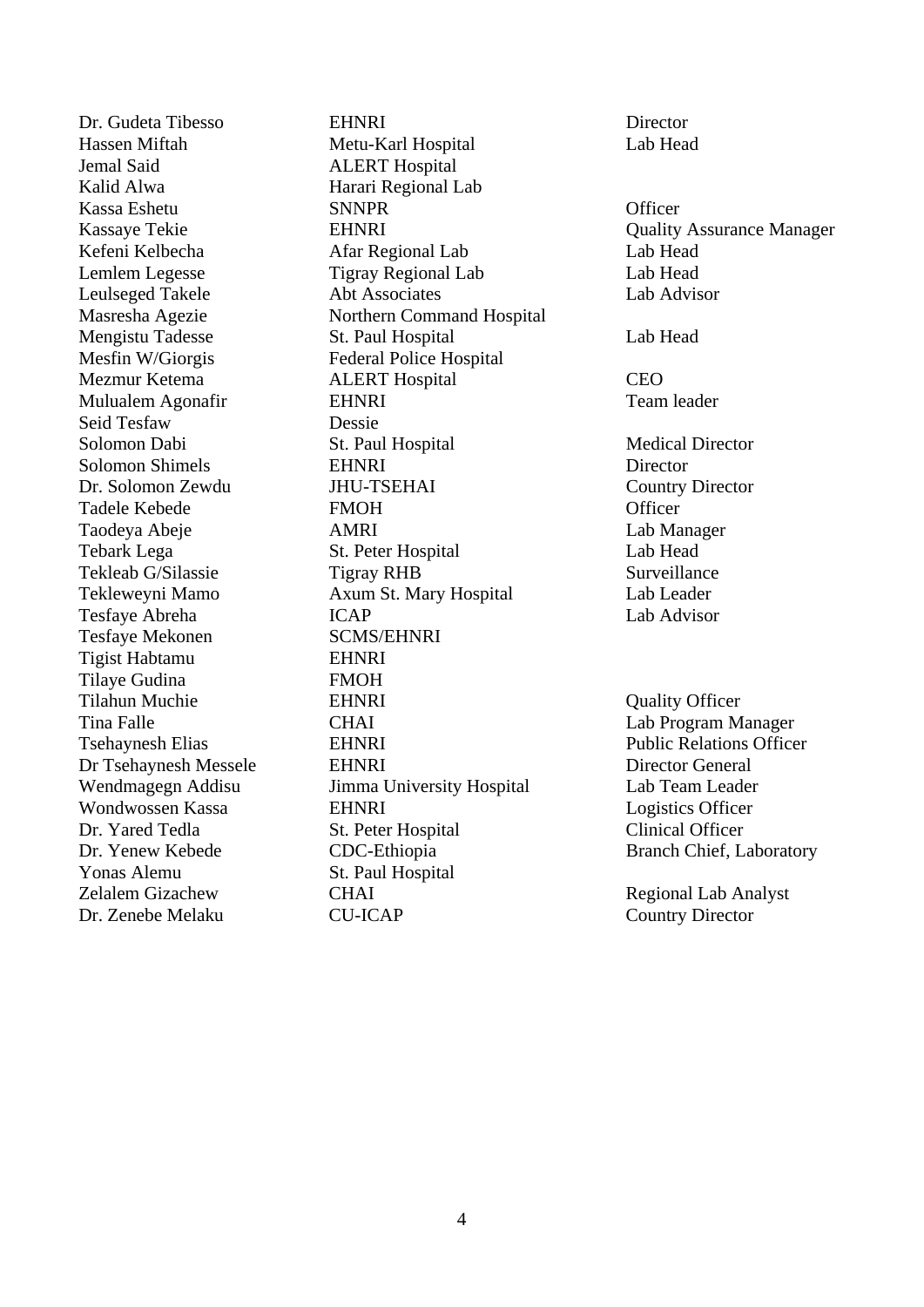## Agenda

#### **Day One: June 28, 2010**

#### **Welcome Address and Opening Remarks**

After Dr. Gudeta Tibesso's Welcome Address, Dr. Yenew Kebede, CDC-Ethiopia Branch Chief for Laboratory, Dr. Betru Tekle, Director General of the HIV/AIDS Prevention and Control Office, and Dr. Tsehaynesh Messele, Director General of EHNRI, provided Opening Remarks on behalf of their institutions.

#### **Meeting Objectives**

Mr. Getachew from EHNRI shared the objectives of the meeting and EHNRI's vision for the meeting. He hoped that there would productive discussions, increased understanding between various parties, and a strong commitment from the partners as the group worked together to develop recommendations and a plan for the 2003 Ethiopian Fiscal Year.

The following are the objectives of the Annual Review Meeting of the National Laboratory System:

- To provide all stakeholders including program managers, RHBs, and all implementing partners and collaborators – with a review of the current status of the National Laboratory System,
- To identify opportunities for better collaboration, coordination and enhanced support of the health system,
- To identify key gaps and focus areas, and develop the Joint Plan for Ethiopian Fiscal Year 2003 with all stakeholders.

#### **Review of the National Laboratory System and Focus Areas**

Dr. Gudeta Tibesso, Director of Regional Laboratory Capacity Building at EHNRI, provided an overview of the status of the national laboratory system with information regarding background, achievements and challenges. Dr. Gudeta also laid out the focus areas of EHNRI's plan for EFY 2003. Dr. Yenew Kebede from CDC then presented an overview of PEPFAR/CDC Support for the National Lab System. These two overview presentations were followed by detailed discussions on four areas of focus: Referral Linkage, Early Infant Diagnosis (EID), Laboratory Support for Public Health Emergency, and Laboratory Accreditation. Each presentation shared evidence-based information taken from recent assessments conducted by EHNRI. This was followed by extensive discussion and questionanswer sessions to allow for the participants to actively engage with EHNRI on the above mentioned topics.

#### **Day Two: June 29, 2010**

#### **Group Work**

While presentations on Day One introduced major areas of focus related challenges, the majority of the second day involved topical discussion and plan development. Supporting the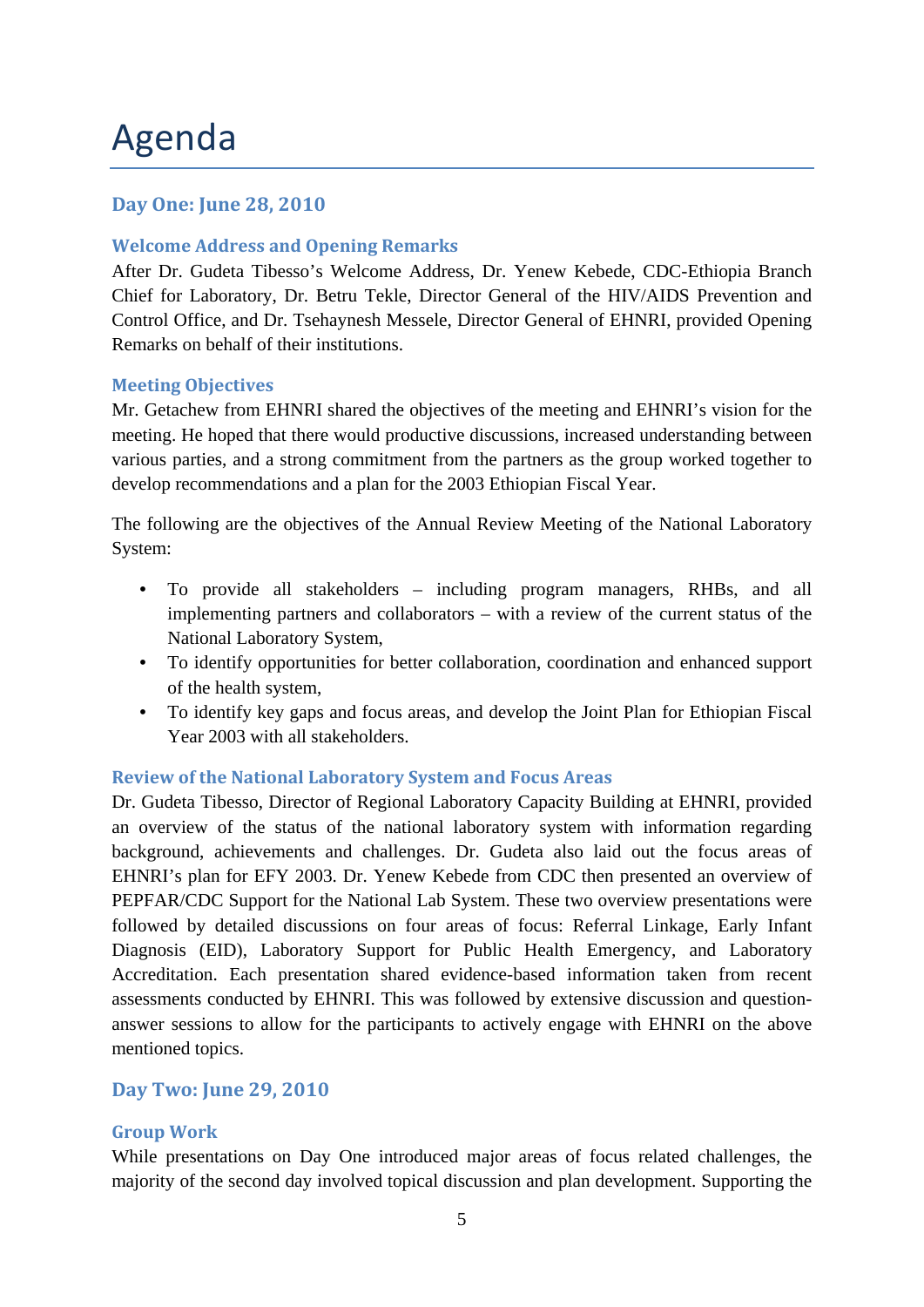collaborative mission of the meeting, the attendees were divided into four groups and each group was tasked with carrying out an in-depth analysis of three major topics:

- Referral Linkage and Early Infant Diagnosis
- Laboratory Support for Public Health Emergency
- Supply Chain Management

Each group was tasked with identifying major challenges within each area, and to recommend possible solutions and next steps. After a full day of work, each group then presented their analysis. The EHNRI team consolidated insights from each group and incorporated major stakeholder input into a comprehensive list of challenges, solutions and actions. These consolidated results are shown in the "Action Items" Section of the report.

#### **Day Three: June 30, 2010**

#### **Joint Planning**

The last day of the meeting provided an opportunity to evaluate and further discuss the action items by focus area resulting from Day Two. Thereafter, the planning template for regions was shared, and regional representatives and partners began to work on their plan for the upcoming fiscal year (EFY 2003). The plans by regions will be finalized after representatives' return to their regions and will be sent to EHNRI to be compiled into the 2003 Plan.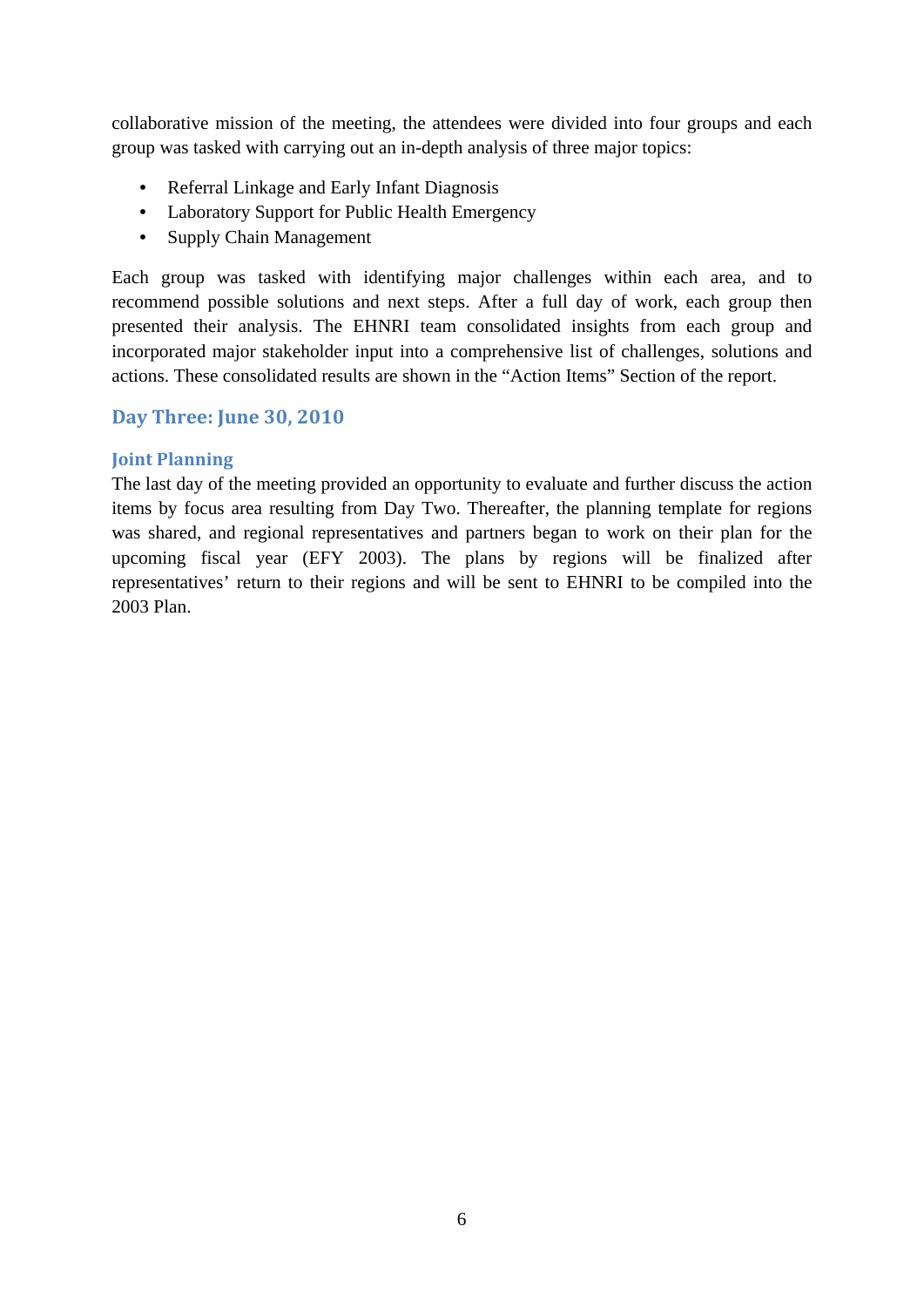### **1. Opening Remarks**

#### **Speaker: Dr. Tsehaynesh Messele, EHNRI**

Dr. Tsehaynesh highlighted that strengthening public health laboratories in Ethiopia is a critical element of the country's endeavor to improve the health care delivery system. She emphasized that a responsive laboratory system is needed to ensure early detection and management of outbreaks, proper treatment decisions, effective disease surveillance programs, and institution of appropriate response strategies.

As the country's reference laboratory, the Ethiopian Health and Nutrition Research Institute (EHNRI) assumes the highest level of a four-tiered laboratory system. Though considerable progress has been made in strengthening the national laboratory capacity since 2005, when EHNRI received the mandate from the Ministry of Health, challenges still remain, such as poor laboratory infrastructure, human resource constraints, equipment management, laboratory commodity supply systems, difficulties with monitoring and evaluation; and laboratory information management.

Dr. Tsehaynesh also introduced the new WHO-AFRO Accreditation Program which is in line with strengthening the laboratory quality management system and allows for stepwise certification of laboratories to strengthen laboratory quality systems and to focus on areas of critical importance, such as management, documentation, human resources, client focus, equipment, safety, information management and procurement and supply management. The national accreditation process provides a learning opportunity and a mechanism to identify resource and training needs, a measure of progress, and a link to the WHO-AFRO National Health Laboratory Service Networks.

Given the vital role the public laboratory plays, EHNRI is committed to expand and further develop reliable laboratory services, and does so with an understanding of the importance of strong relationships with partners. Dr. Tsehaynesh thus shared that an important goal of the National Review Meeting was to help identify opportunities for better collaboration, coordination and enhanced support of the health system.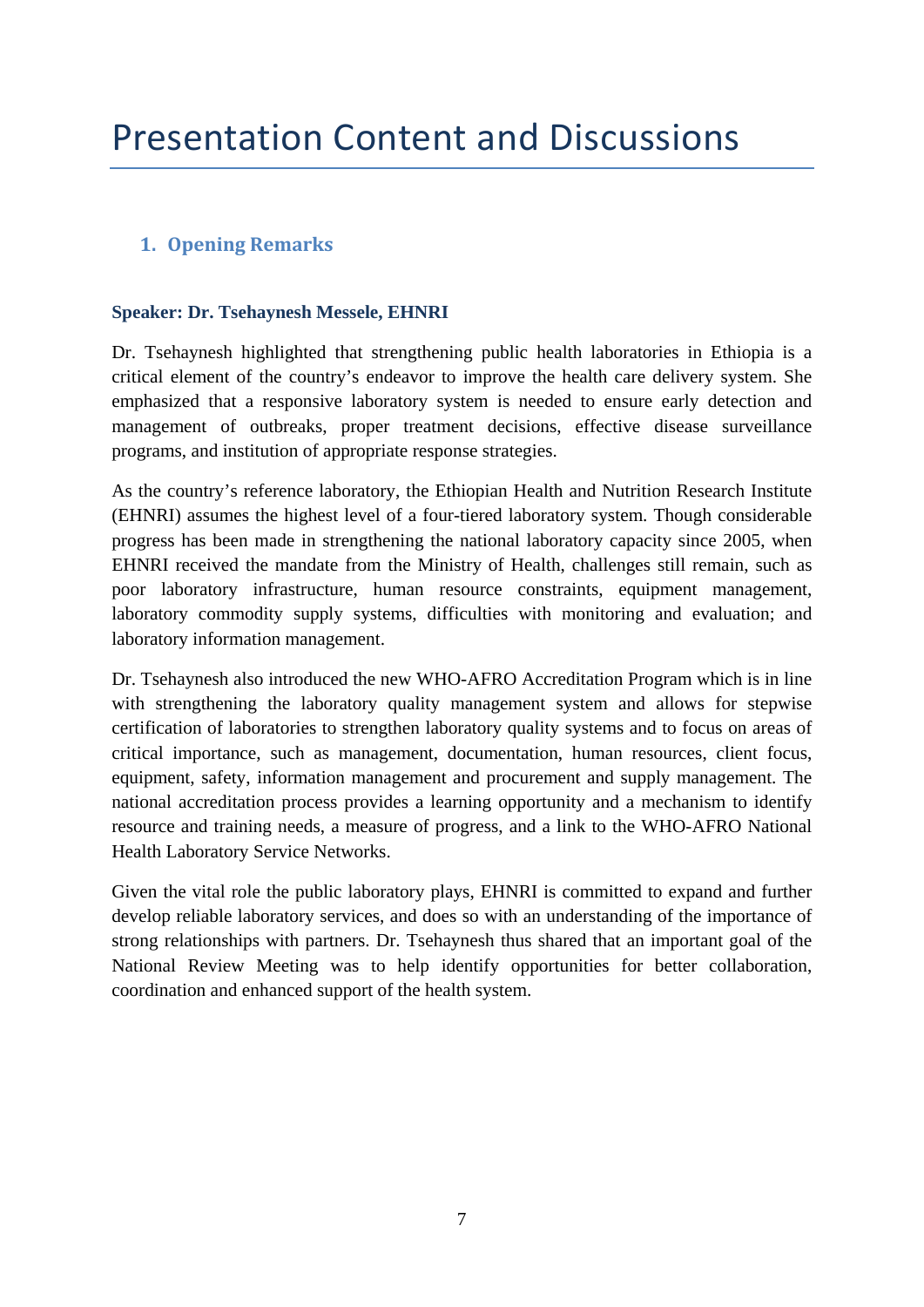#### **2. Status of the National Laboratory System**

#### **Presenter: Dr. Gudeta Tibesso, EHNRI**

Dr. Gudeta presented an overview of the status of the national laboratory system. EHNRI has been leading system strengthening activities since receiving the mandate from the Federal Ministry of Health to strengthen the national laboratory system in 2005. National laboratory system strengthening activities include infrastructure development, logistics and procurement support, HR development, quality management system development, and development of technical and financial support.

#### **Status and Achievements**

| <b>Activities</b>                                                             | Regional<br>Labs | <b>Hospitals</b> | <b>Health Centers</b> |
|-------------------------------------------------------------------------------|------------------|------------------|-----------------------|
| Construction of new labs                                                      | 2                |                  |                       |
| Renovation & equipping of labs for<br>specialized tests (DNA-PCR, Viral load) | 6                |                  |                       |
| Renovated labs for TB liquid culture                                          | 4                | 2                |                       |
| General lab renovations                                                       |                  | 43               | 71                    |
| Equip labs with automated analyzers                                           | 8                | 118              | 5                     |

Infrastructure developments have included the following:

Lab system strengthening has heavily focused on decentralization of services - services for hematology, chemistry and CD4 testing are provided at hospital and Regional Laboratory levels, and specialized testing for DNA PCR analysis of HIV, culture and sensitivity for epidemic-prone diseases, HIV viral load, TB liquid culture are provided at Regional Laboratory levels. Over the years, many standardized formats, forms, guidelines, job aids and manuals have been developed and distributed throughout the laboratory network. EHNRI has developed training modules and guidelines, conducted TOTs (training of trainers) and basic in-service, technical, and management and leadership trainings, as well as supported regional rollouts of training modules and pre-placement trainings.

To integrate and expand Quality Assurance (QA) activities, EHNRI has implemented Internal Quality Controls (IQC), provided on-site support, training, mentoring, and coaching, and set up international, national and regional EQA programs for a wide and expanding variety of tests, including ART monitoring, microbiology, parasitology and drug resistance, among others.

In the area of maintenance, EHNRI's maintenance team has provided 286 maintenance services nationwide in FY2001 and and 281 in FY2002, respectively. At this time, EHNRI is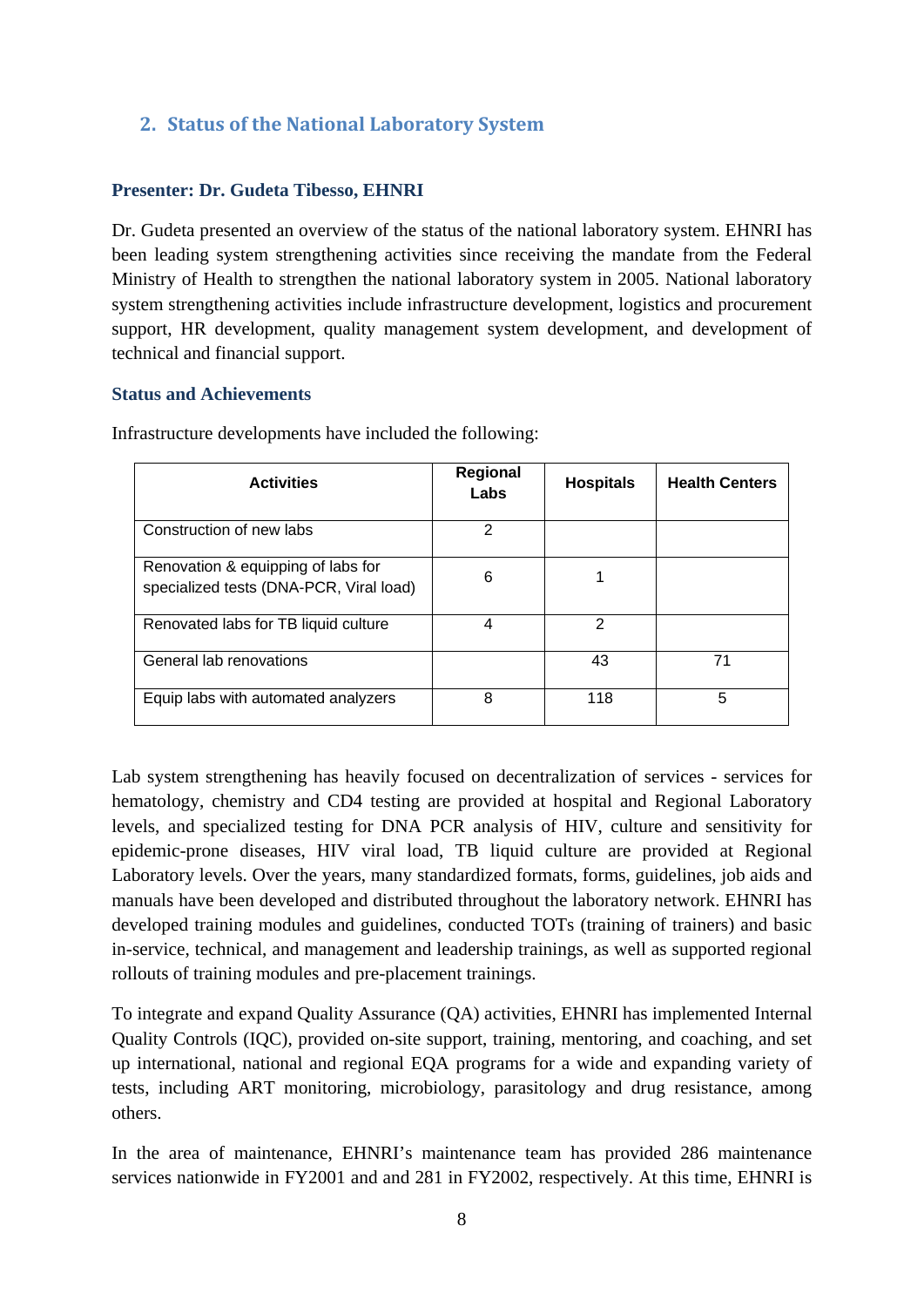developing a maintenance strategy for sustainable, quality maintenance services, which includes strengthening the national maintenance center, decentralizing maintenance activities, establishing service contracts, ensuring a national stock of spares for major ART equipment, and collaborations with local agents.

In addition to financial support for sample transportation and testing in the regions, EHNRI provides ongoing technical assistance on the sample referral network, and develops national standards, e.g., SOPs for sample referral linkage. At this time, over 420 health centers are networked to hospital labs for testing services, and DBS for EID is referred from more than 300 sites to seven testing laboratories throughout the country.

Dr. Gudeta also shared the efforts toward achieving laboratory accreditation, including efforts toward WHO-AFRO Accreditation. This new Program by WHO-AFRO was selected by EHNRI as it focuses on quality system essentials and allows for stepwise accreditation of laboratories.

#### **Challenges**

After highlighting achievements, Dr. Gudeta laid out the challenges faced by the national laboratory system:

#### **Infrastructure**

- Infrastructure at many facilities needs renovation to meet standards
- 60% of the Regional Labs yet to meet required standards
- 48% of the existing hospital labs need renovations to reach acceptable standards

#### **Instrumentation**

- Many laboratories still require automated analyzers, other labs need updated analyzers
- High workload in some sites
- Equipment management system are underdeveloped

#### **Maintenance**

- Maintenance system are extremely weak
- Frequent breakdown of equipment due to lack of standard preventive maintenance
- Geographical distribution and high number of equipment influence service response times
- Lack of spare parts
- Some equipment failures need out-of-country expertise for maintenance

#### **QA and EQA**

- Weak documentation
- Shortage of reagents and consumables
- Poor IQC practices
- Low performance in some areas of EQA
- Lack of safety materials
- Logistic difficulties to carry out EQA and other national programs

#### **Human Resources**

• High turnover of staff requires constant re-training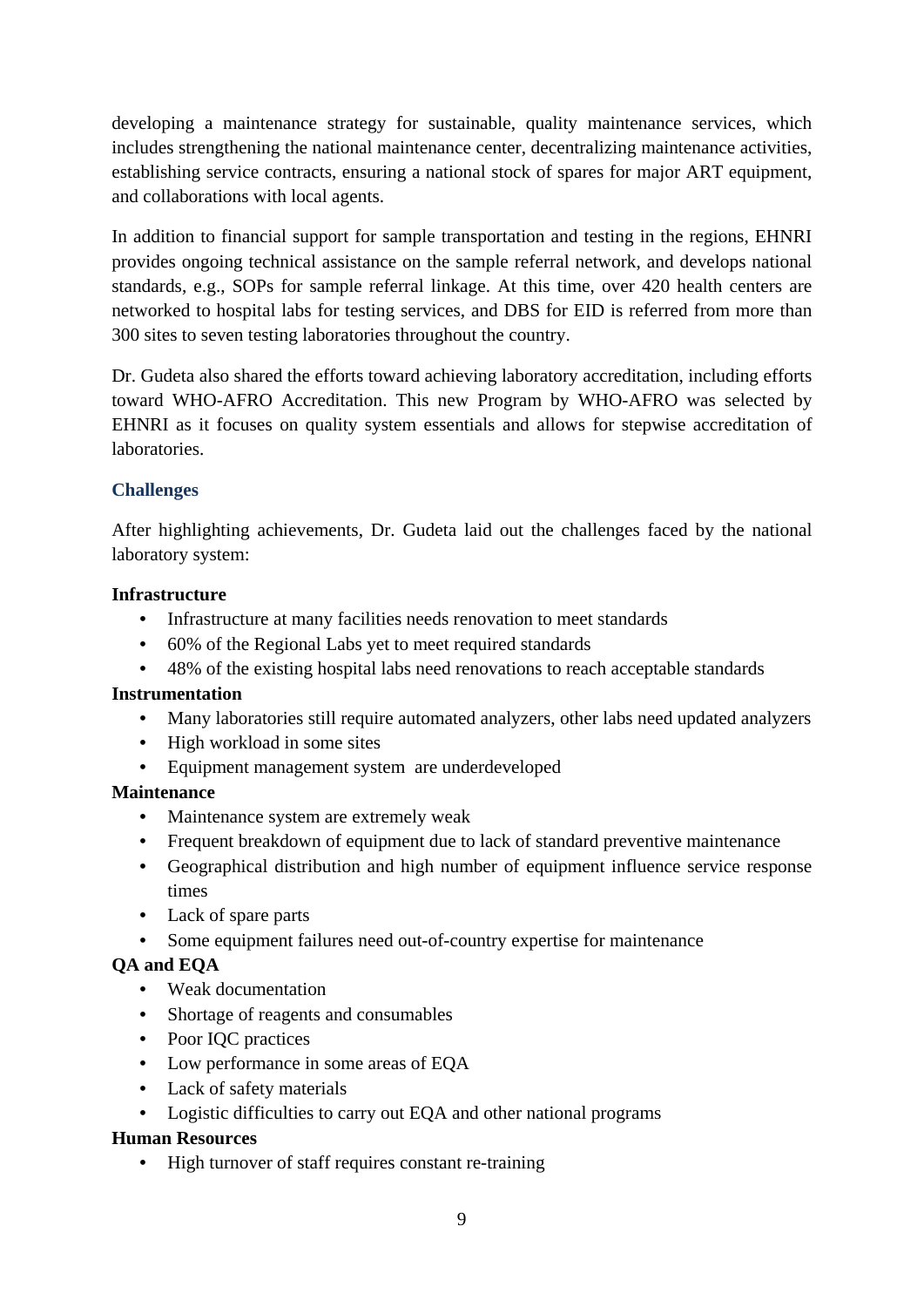#### **Referral linkage**

- Weak lab network for all types of lab services
- Means of specimen transportation do not meet standards

#### **Budget**

- Timely utilization and liquidation
- Cost and sustainability of programs

#### **Under-utilization of specialized tests**

• Lower-than-expected levels of requests for DNA-PCR testing, epidemic-prone disease testing

#### **Communication**

- Communication facilities (phone, fax, internet) underdeveloped
- Coordination and harmonization of efforts not optimal

#### **Factors for Success**

Given these challenges, the success factors and strategies for strengthening the lab system over the last five years were highlighted:

- The Federal Ministry of Health's commitment and prioritization of public health laboratory strengthening has been and remains absolutely crucial.
- Ensuring that the development of the national lab system is consistent with national policies and guidelines.
- Ensuring strengthening of the overall health system while developing the national lab program.
- Ensuring that the lab support provided is customized to the country's need.
- Strong collaboration with funders and partner institutions.
- Keeping a focus on standardization and harmonization of efforts and resources to avoid the duplication of efforts.
- Utilizing long-term, strategic planning, and implementing according to the plan.
- Planning jointly with partners, regions and all stakeholders.
- Focus on decentralization efforts, as they help build Regional Laboratory capacity, foster ownership, ensure sustainability, enable rapid scale-up of new services, and facilitate the strengthening of health systems and quality systems.

#### **EHNRI's EFY 2003 Plan**

EHNRI's focus areas for the upcoming fiscal year, EFY 2003, were shared:

- **1. Capacity building and infrastructure development** 
	- Assist regions to establish Regional Labs and build additional Regional Labs
	- Undertake additional renovations at hospital labs
- **2. Decentralization of lab services** 
	- Establish 3 additional DNA-PCR labs
	- Equip 4 RLs for TB liquid culture services
	- Establish Viral Load testing at 6 additional labs
- **3. Furnish and equip labs**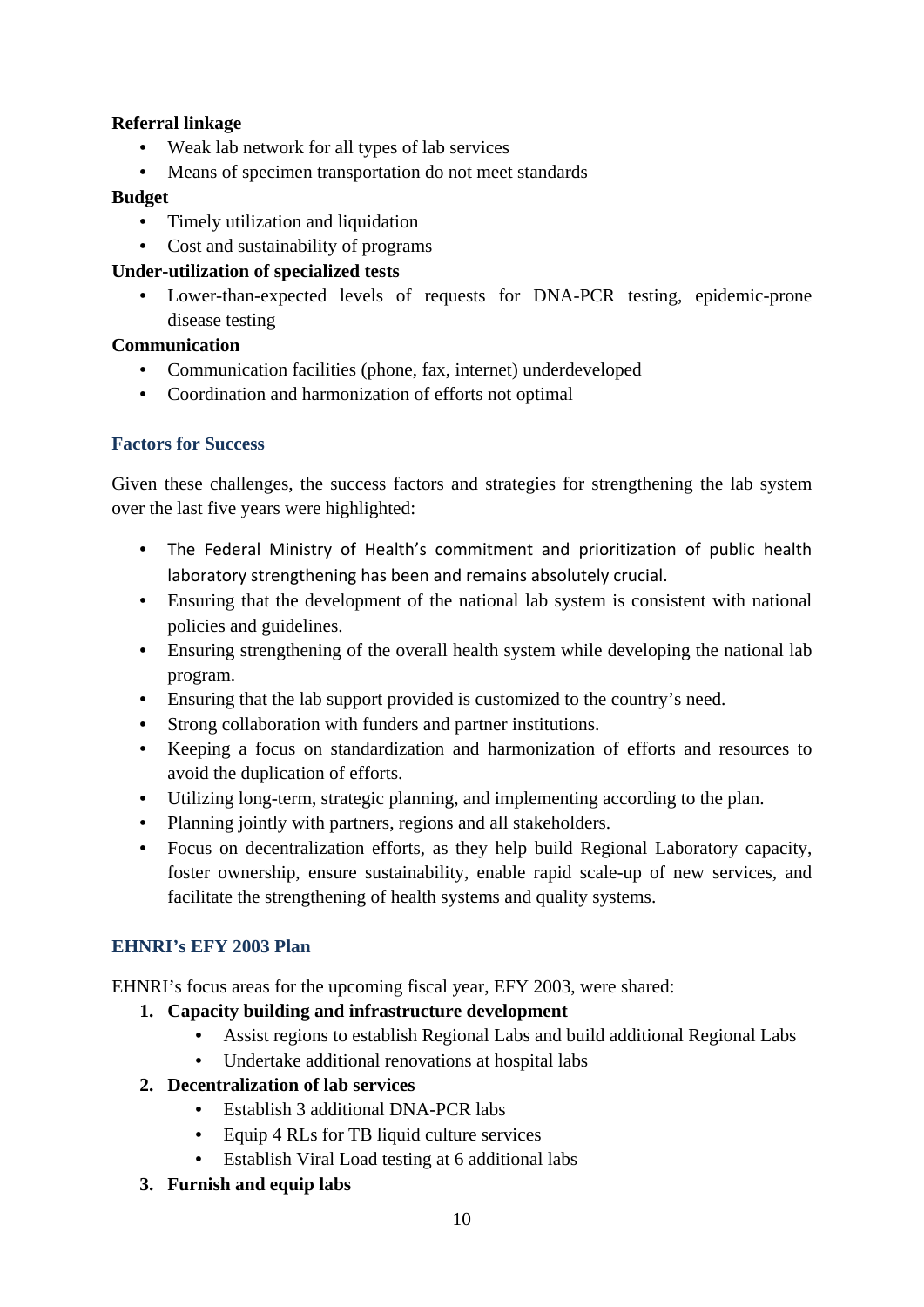- Furnish Bahir Dar and Adama Regional Labs
- Equip 690 health facilities with iLED microscopes
- Equip 20 facilities with complete ART monitoring systems
- Equip 205 facilities with chemistry and hematology machines.
- **4. EQA expansion** 
	- Expand integrated NEQAS to 30 additional hospital labs
	- Assist RLs on the expansion of REQAS for TB, HIV and malaria
- **5. Expand LIS** for 6 additional labs
- **6. Strengthen lab network for early identification of epidemic-prone diseases**
- **7. Strengthen QA activities at labs providing specialized testing services**
- **8. Improve maintenance services** through decentralization to the regions and outsourcing
- **9. Support lab accreditation efforts** (WHO-AFRO and other)
- **10. Enhance collaboration and communication with RHBs, partners and stakeholders**

### **3. PEPFAR/CDC Support of the National Laboratory System**

#### **Presenter: Dr. Yenew Kebede, CDC-Ethiopia**

Dr. Yenew Kebede, Branch Chief-Laboratory, CDC-Ethiopia, presented an overview of PEPFAR support of the national lab system. Over the years, this support has included focus areas such as laboratory physical infrastructure development, introduction of better diagnostic technologies, strengthening of lab quality assurance programs, sample referral systems strengthening and laboratory networking, capacity development through training, and Laboratory Information Systems.

Dr. Yenew highlighted that the national laboratory system is important for the diagnosis of conditions such as HIV, TB, Malaria, OIs, STIs, monitoring of people on ART, and for surveillance purposes. He also described that the Regional Labs established have served as centers of excellence for training, research, and referral testing but require continued support for further strengthening. Laboratory infrastructure work has included:

- Strengthening regional reference laboratories,
- Providing training, QA, and establishing regional referral centers to address diseases of public health importance,
- Renovation and furnishing of Hospital and labs with the involvement of partners,
- Support with lab equipment, safety materials, accessories and reagents, and
- Financial support for equipment management.

As part of the CDC's efforts to introduce better diagnostic techniques, PEPFAR has also formed strong partnerships with EHNRI and the MoH to support the national influenza laboratory, conduct DNA PCR testing for Early Infant Diagnosis (EID), carry out HIV drug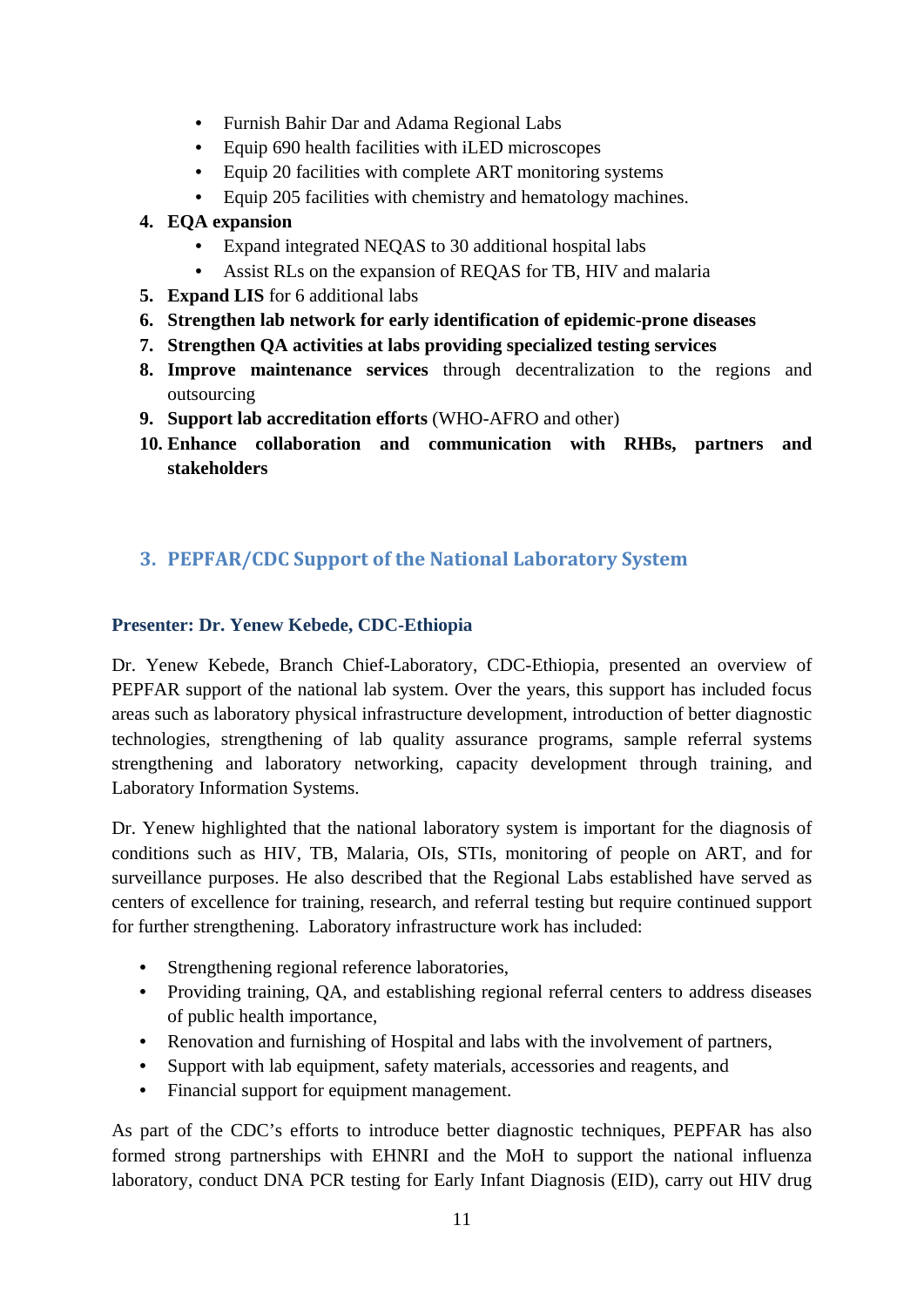resistance testing, TB Culture and DST testing, and to introduce dried tube specimen technology (DTS) for the EQA program. As part of the efforts to strengthen laboratory quality assurance programs, support areas have included financial and technical support to EHNRI, site level technical support for facilities, support for the WHO/AFRO lab accreditation, logistics support for distribution of panels, technical assistance to develop guidelines and training manuals, and a regular supply of reagents.

PEPFAR support for sample referral and laboratory networking has included financial and technical support for EHNRI to strengthen the system, site level technical support, and technical assistance on development of SOPs, training materials and guidelines. Dr. Yenew also highlighted that capacity-building initiatives have included the following activities, trainings, and investments:

- In-service training (on site and off site),
- Regional capacity development,
- Leadership and management training,
- Equipment for training schools,
- Standardization of pre-service training curriculum,
- Teaching methodology training for faculty members, and
- Provision of teaching materials (lab tops, reference books, photometers, etc.).

PEPFAR also collaborates with EHNRI on the expansion of LIS – including paper-based and electronic LIS in some sites. Furthermore, PEPFAR support includes strong logistic support, quantification and forecasting, procurement support, inventory control, and training and site level technical support.

Dr. Yenew also provided further information about the new Global Health Initiative (GHI), which is a six-year \$63 billion initiative by the United States government with particular focus on the health of women, newborns and children and a programmatic focus on HIV/AIDS, malaria, TB, maternal and child health, nutrition, family planning, reproductive health and neglected tropical diseases. Since Ethiopia represents one of the GHI plus countries, Dr. Yenew highlighted the opportunity of this new program to strengthen existing activities in the laboratory program, expand malaria and TB lab support, strengthen microbiology lab services, and ensure better diagnosis and monitoring of parasitic diseases.

#### **4. Referral Linkage**

#### **Presenter: Mr. Gonfa Ayana, EHNRI**

Given the resource-limited setting, a tiered system of laboratories working together as laboratory network, organized in alignment with the public health care delivery network, is suited to the countries' diagnostic needs. It enables nationwide access to a comprehensive range of laboratory services for disease prevention and control and for early identification of epidemic-prone diseases. Specimen referral linkage is an important function of the laboratory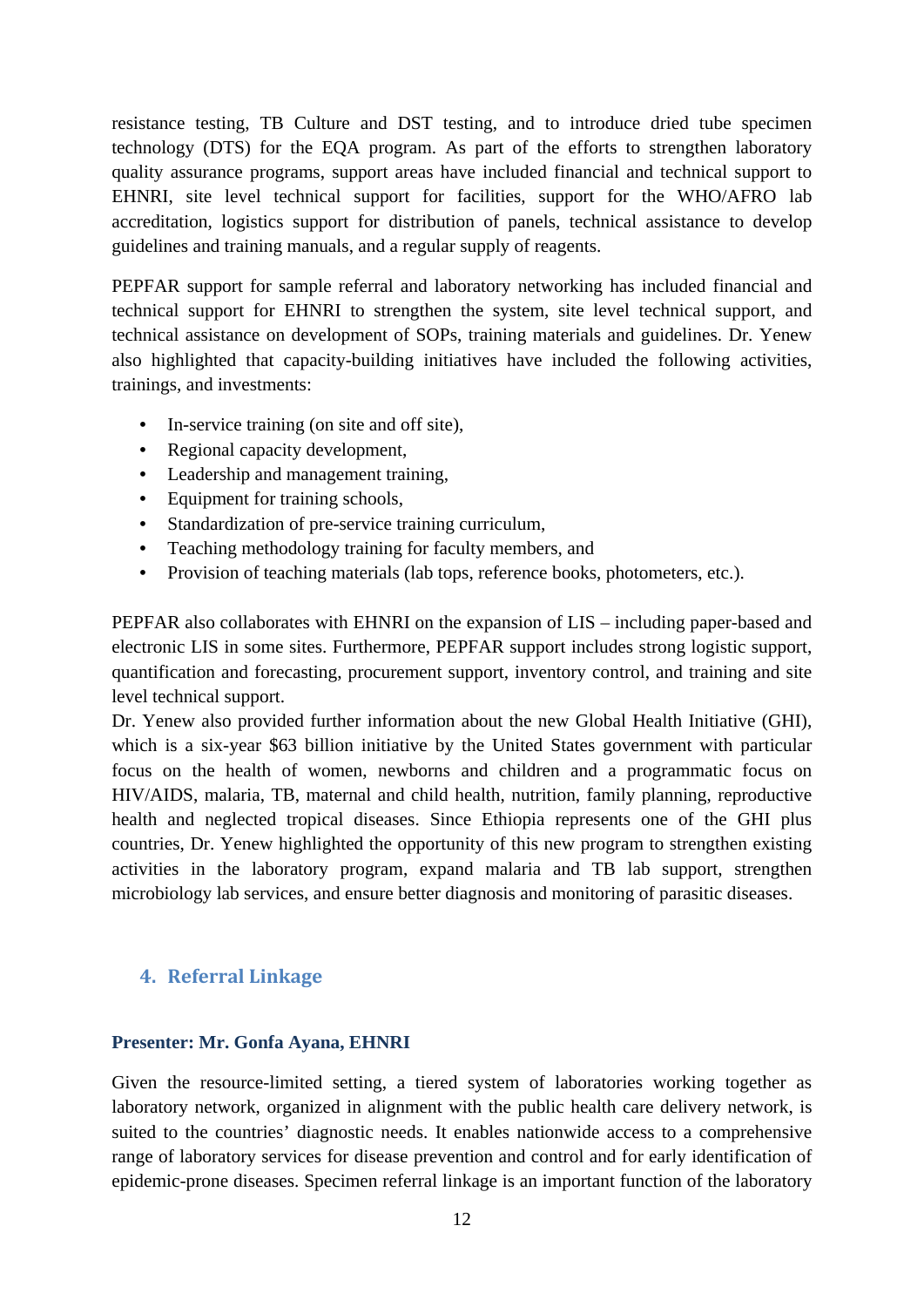network. It involves the management of specimens from collection, transportation and testing, to result feedback.

Referral linkage is important, especially for the ART monitoring system, and its proper functioning is most crucial for the expansion of HIV/AIDS Care and Treatment Services in resource-limited, remote settings. In Ethiopia, all hospitals and an ever-increasing number of health centers offer ART services. ART lab monitoring services, however, are mainly only available at hospital levels. Thus health centers are linked to the hospitals in order to offer patients ART lab monitoring services.

EHNRI conducted a survey in Health Centers to assess the status of Sample Referral Linkage in country. A total of 126 health centers from Amhara, SNNPR, Oromia and Tigray responded. At present, health centers refer clinical chemistry, hematology and CD4 samples to higher-level laboratories (hospital or Regional Laboratories). Of the sampled sites, 52% stated they also referred DBS samples of DNA PCR testing of HIV for early infant diagnosis. The following table provides an overview of results:

| <b>Assessed Topic</b>                         | <b>Results</b>                                                                                                                                      |
|-----------------------------------------------|-----------------------------------------------------------------------------------------------------------------------------------------------------|
| 1. Transportation                             | • Almost three quarters refer once per week (73%)                                                                                                   |
|                                               | 11% of sites refer less than once per week                                                                                                          |
|                                               | 3% refer as much as 3 times per week                                                                                                                |
|                                               | • At almost all sites, (92%), specimens are transported by lab techs<br>using public transportation. Minimal use of other transportation<br>methods |
| 2. Distance                                   | • 46% of sites are within 50 km of the testing labs                                                                                                 |
|                                               | 31% of referral sites assessed are more than 100 km away                                                                                            |
|                                               | 57% are more than 50 km away                                                                                                                        |
| 3. Turnaround time                            | Almost three quarters of sites (73%) reported turnaround<br>times of 1-3 days                                                                       |
|                                               | Long turnaround time for some sites: 10% of sites reported<br>results return after more than 1 week                                                 |
| 4. Difficulties reported<br>by health centers | • More than half (58%) of assessed sites reported a budget<br>shortage for specimen transportation in past year                                     |
|                                               | In 30% of these sites, budget issues interrupted testing services                                                                                   |
|                                               | Almost a third of sites (28%) reported that their testing lab limited<br>the amount of samples referred by a quota                                  |
|                                               | More than a third of health centers (37%) reported a shortage of<br>sample collection materials, in particular vacutainer tubes                     |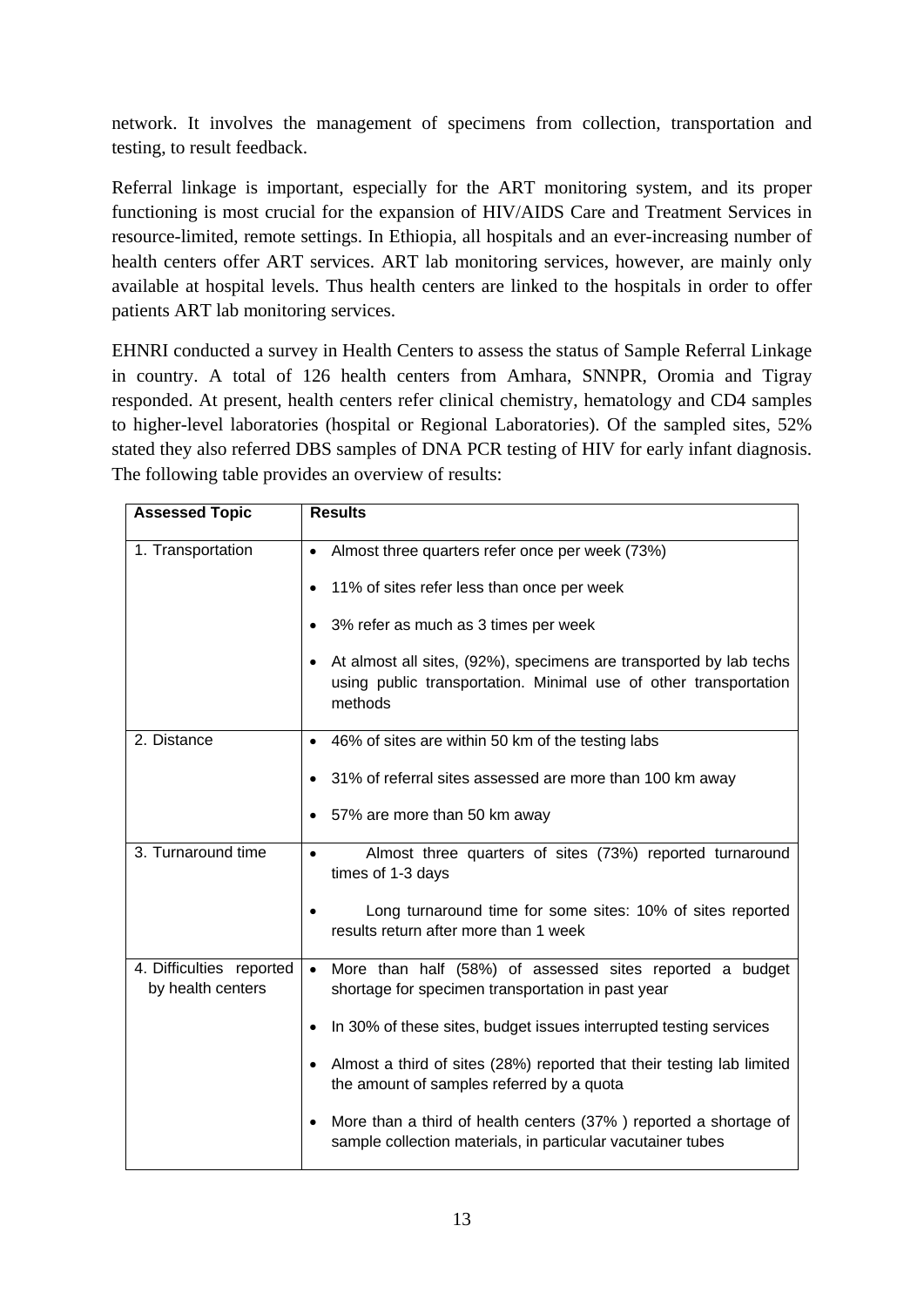In addition, clinicians were asked about their satisfaction with these referred testing services for their sites. When asked whether they are comfortable with the referral linkage services provided, 39% answered they were very satisfied, half (50%) stated they were somewhat satisfied, and 11% stated they were unsatisfied. When asked whether they felt that the results received from the laboratory are reliable, two thirds (68%) answered reliable, a third (30%) stated services were somewhat reliable, and 2% said not reliable. The result for perceived reliability provides a vote of confidence, as two thirds of customers (clinicians) believe that the test results they receive are reliable. The satisfaction with the referral services provided, however, was lower (39%), and reasons for low satisfaction were budget shortages at sites, late or no payment of per diems for transport, shortage of sample collection materials, service interruptions due to machine failures, lack of equipment at health centers, long turnaround times and quotas.

Based on the findings of the assessment, Mr. Gonfa shared views on challenges faced by EHNRI regarding sample referral linkage and recommended the following actions steps for a way forward:

- Establish a national system for transportation of all referred samples.
- Procure additional equipment for health centers to take burden off hospital labs and the referral system, and to allow greater access for remote sites.
- Strengthen the maintenance system with increased focus on regular preventive maintenance and decentralization of maintenance services.
- Evaluate Point-of-Care testing equipment for potential use in remote, low volume facilities.

### **5. DNA PCR Testing for Early Infant Diagnosis of HIV**

#### **Presenter: Dr. Gudeta Tibesso, EHNRI**

The ability to diagnose HIV as early as possible in infants is extremely important as HIV progresses rapidly in children. Without ART, 50% of children die before the age of two years. A DNA PCR test is required to diagnose HIV in children under 18 months of age, as the presence of maternal antibodies would distort an HIV antibody test result. The WHO recommendation is to immediately start treatment for all HIV-positive infants.

EHNRI initiated DNA PCR testing in 2006 and since then six Regional Labs have been renovated and equipped to provide DNA PCR services. The national DNA PCR lab network was established and launched in mid-2008. Services were scaled up to 120 hospitals and 300 health centers. All DNA PCR labs participate in an international EQA program (CDC Atlanta) and have shown 100% competency.

Samples are collected on DBS cards at health facilities, transported weekly to labs for testing, and results are sent back to each health facility. While the use of dried blood spots (DBS) has simplified sample collection, storage and transportation, and increased access, early diagnosis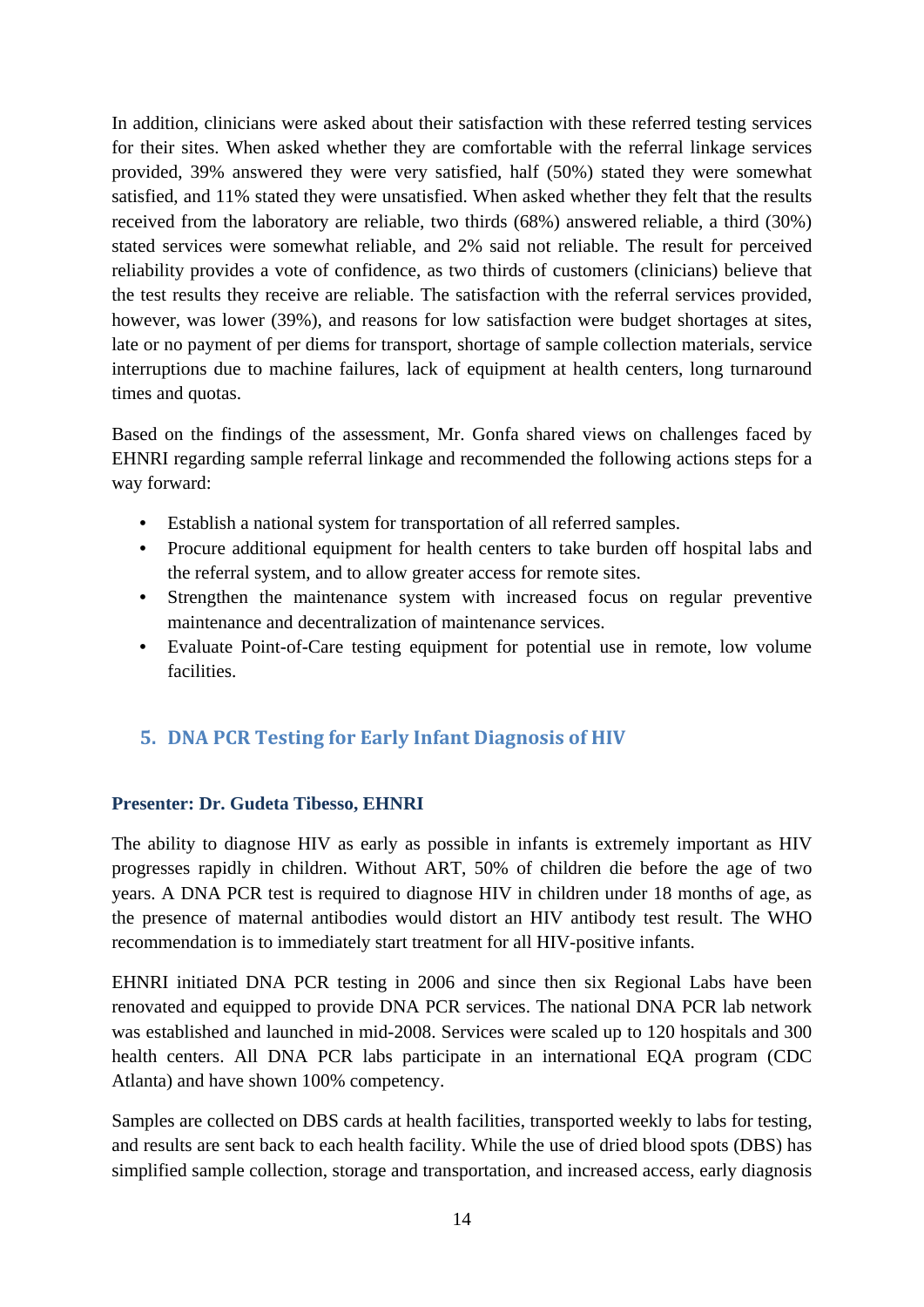of HIV infection still remains a critical issue with room for improvement to ensure efficient linkages of HIV-exposed infants to care and treatment.

The quality assurance system for DNA PCR testing includes the following elements:

- Documentation such as SOPs, logbooks and formats,
- Ouality control through IOC and International EOA Program,
- Supply chain management,
- Result feedback mechanism,
- Standardized training on specimen collection, drying and packaging,
- Job aids and SOPs for specimen collection.
- Infrastructure such as humidity indicators, silica gel, bundled package of DBS collection materials,
- Integrated supply delivery system, and
- Standard transport mechanisms.

EHNRI completed an analysis of EID laboratory services in country. It is estimated that about 8% of coverage for HIV-exposed infants was reached in 2009. While this is an increase from previous years (2% in 2007, 5% in 2008), the coverage is still very low. Testing volume has increased from 1840 tests in 2007 to 6800 tests nationwide in 2009. At the same time, MoH estimates that there were 84,000 positive pregnant women (in 2009), whose babies should be tested.

Given current practices and staffing levels, the 7 DNA PCR labs across Ethiopia have the capacity to conduct approximately 6160 tests every month. The current volumes across all labs (approximately 850 samples/ month) mean that only about 14% of lab capacity has been reached. Thus labs are ready for further scale-up and expansion of DNA PCR testing services.

Information on procurement volumes and budget was also shared. Given the lower-thanexpected actual testing volumes, there has been some wastage in reagents, see graph below.

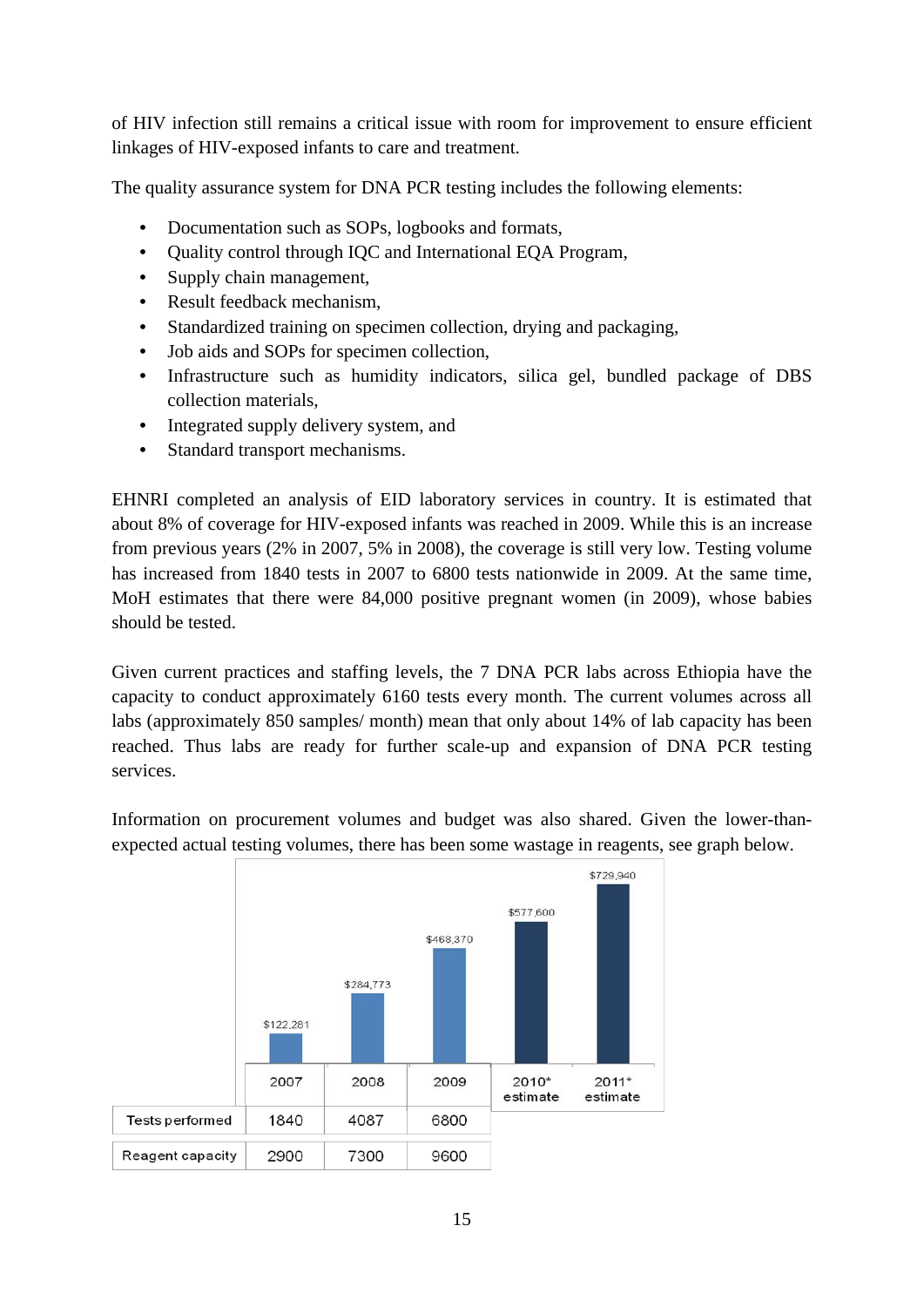The following table shows estimates of the proportion of sites currently using different methods for sample transport and result feedback across the network:

| Table: Proportion of DBS collection sites employing different sample transport and |  |  |  |  |
|------------------------------------------------------------------------------------|--|--|--|--|
| result feedback mechanisms:                                                        |  |  |  |  |

|                | <b>DBS Transport</b> | <b>Result Feedback</b> |
|----------------|----------------------|------------------------|
| <b>Postal</b>  | 31%                  | 11%                    |
| <b>Mentor</b>  | 48%                  | 44%                    |
| <b>Courier</b> | 21%                  | 17%                    |
| Phone          |                      | 22%                    |
| Fax            |                      | 9%                     |

#### **DNA PCR Assessment**

EHNRI conducted a study to assess DNA PCR lab services provided at Regional Labs for the 6-month time period from September 2009 to March 2010.

As part of this assessment, Infants' age at testing across Regional Labs was analyzed. The figure below shows that less than half of infants are tested at the recommended age of 6 weeks (here shown as range from 6-10 weeks). Since positive infants should be started on treatment immediately, it is important to test them as soon as possible (at 6 weeks). Testing before age 6 weeks is against the recommendations. A large proportion of infants were tested at older ages (6 to 18 months, see graph below).



**Graph: Age at DNA PCR testing, by Regional Lab:**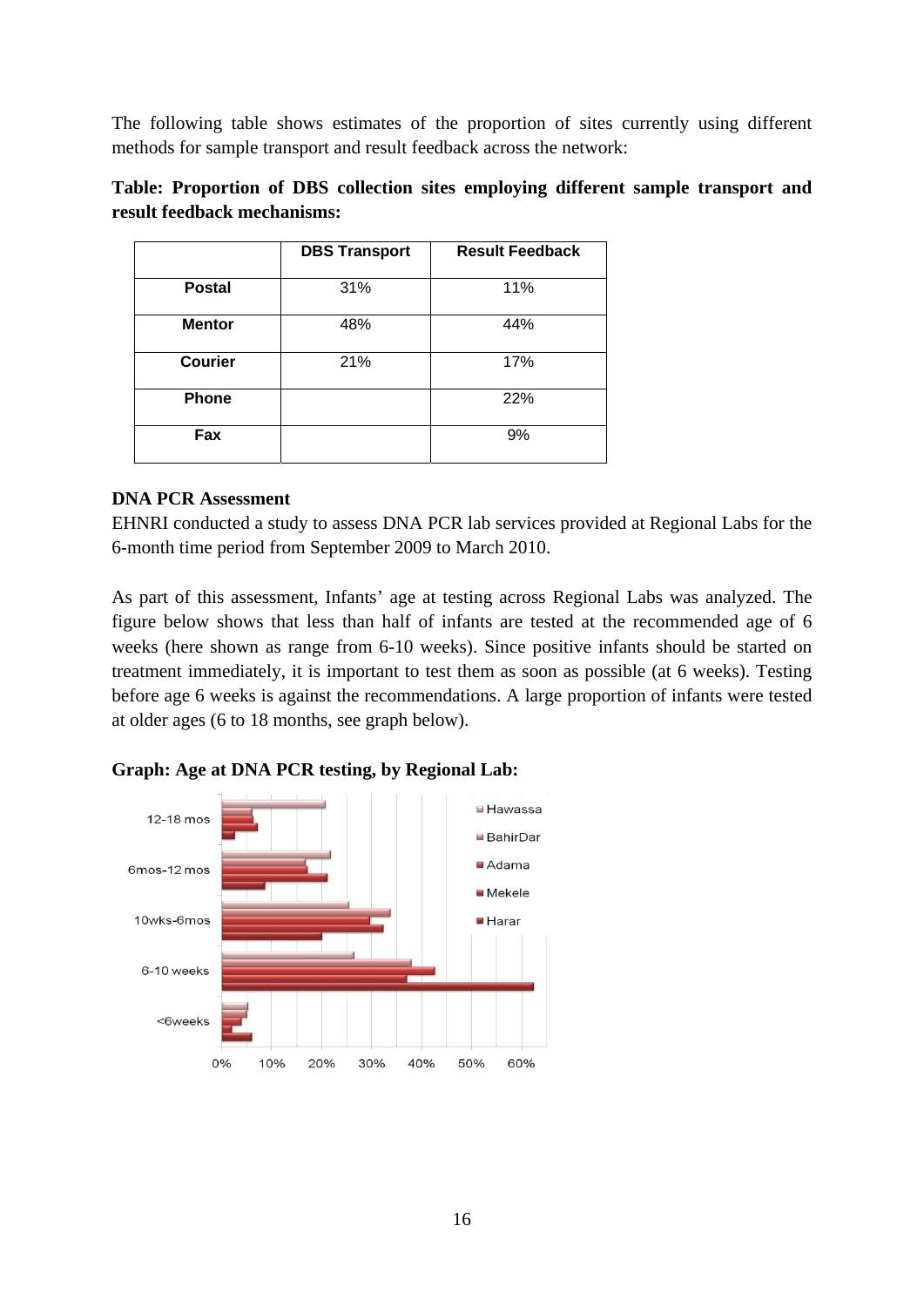

**Graph: Number and percentage of samples testing positive, by Regional Lab:** 





In line with the EID program, Dr. Gudeta also shared information about a pilot project using SMS printers, which uses mobile phone (GSM) technology and allows for test results to be delivered instantaneously from a testing lab to a health facility. The pilot project was conducted using EID test results from February to September 2009 in 1 testing laboratory (Hawassa Regional Lab) and 4 health facilities in SNNPR. 70 results were sent via SMS.

Results of the pilot showed that in one site, 64% of samples were expedited by over a week or more, with some samples expedited by almost three weeks due to use of mobile technology. Dr. Gudeta recommended the SMS printer for use in remote sites and for use with specialized testing services (viral load, TB liquid culture). The next steps are to pilot this technology in all regions, selecting sites based on testing volumes and remoteness (limited accessibility).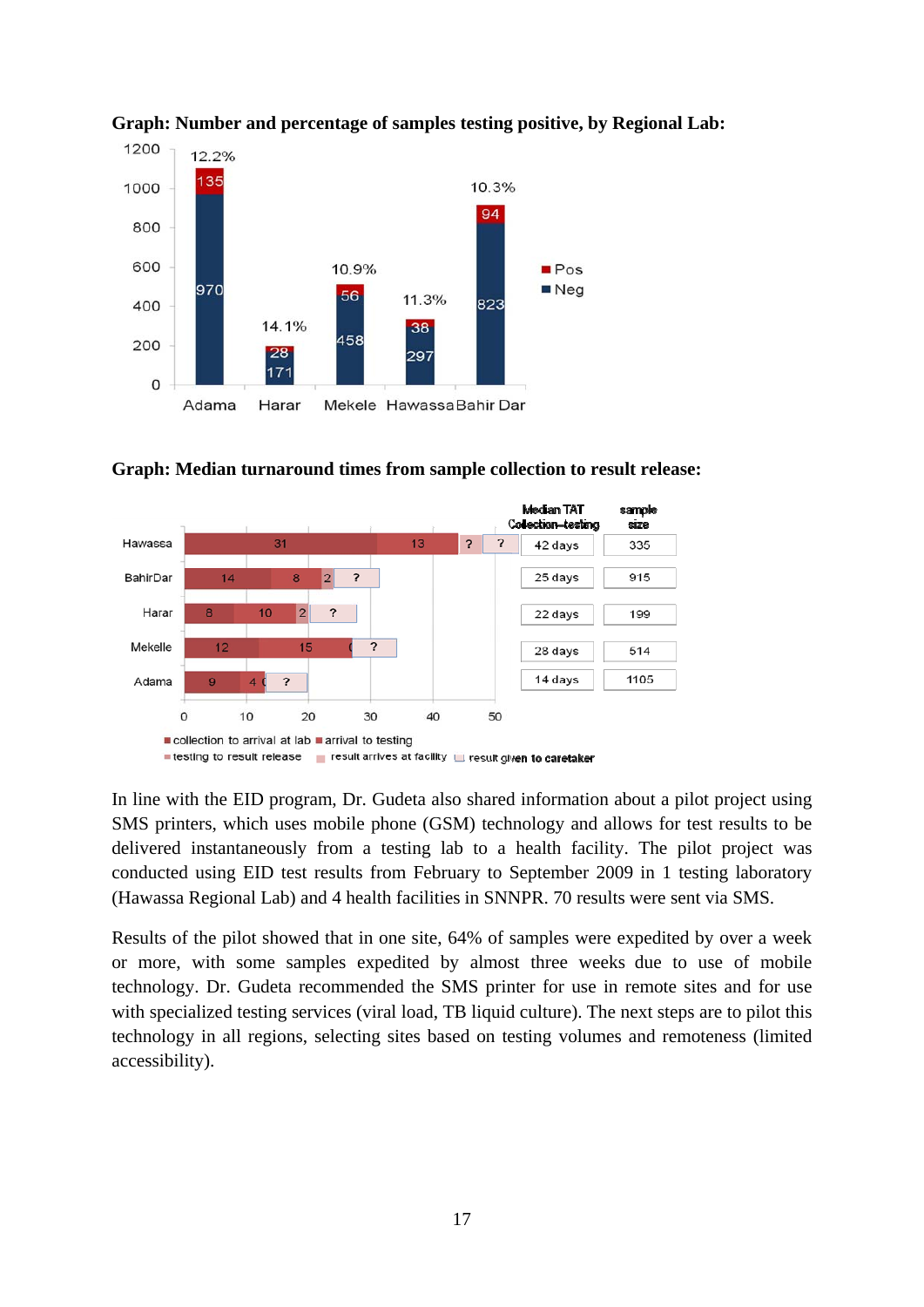Given EHNRI's experience with DNA PCR testing for Early Infant Diagnosis, Dr. Gudeta highlighted the following points as best practices:

- Good communication between health facility and Regional Laboratory (DBS referral linkage),
- Full time data clerk assigned for Regional Labs and hospitals,
- Logbook and electronic data capturing (easier for reporting, analysis),
- Availability of fax machine, phone line, internet at health facility to link health facilities and Regional Labs,
- Use of prepaid postal service for DBS and result transportation (also achieves greater sustainability),
- Monthly reporting mechanism (from testing labs to the center),
- Linking EID supplies to the existing supply chain management system,
- Establishment of QC and EQA programs for all testing sites, and
- Integration of DNA PCR lab with other lab services (e.g. TB liquid culture, viral load).

The major challenges regarding DNA PCR testing were presented as:

- Identifying exposed infants (missed opportunities),
- Age at testing,
- Accessibility (many remote sites),
- Long turnaround times,
- Result utilization, mechanisms to ensure that caretaker receives result.
- Low testing uptake,
- Power supply interruptions leading to service delivery challenges and cost implications,
- Trained staff turnover,
- Lack of periodical coaching, mentoring and supportive supervision,
- Lack of standardization of sample and result delivery systems,
- Need for standardized formats (requisition forms, logbooks, etc.), and
- Weak and irregular reporting system.

Given the challenges, Dr. Gudeta laid out that next steps for the early infant diagnosis laboratory program were to:

- Advocate for greater uptake of testing and for better linkages to PMTCT services.
- Continue decentralization and expansion of DBS collection sites.
- Improve accessibility of EID services and decrease turnaround time through expansion of testing sites.
- Standardize sample referral linkage through postal service for all DBS collection sites.
- Expand SMS Printers to all regions for use at inaccessible sites.
- Continue training for DNA PCR testing for Regional Labs, and for DBS collection for health facilities.
- Provide systematic mentoring and supportive supervision.
- Standardize documentation (requisition, result, report formats; logbooks).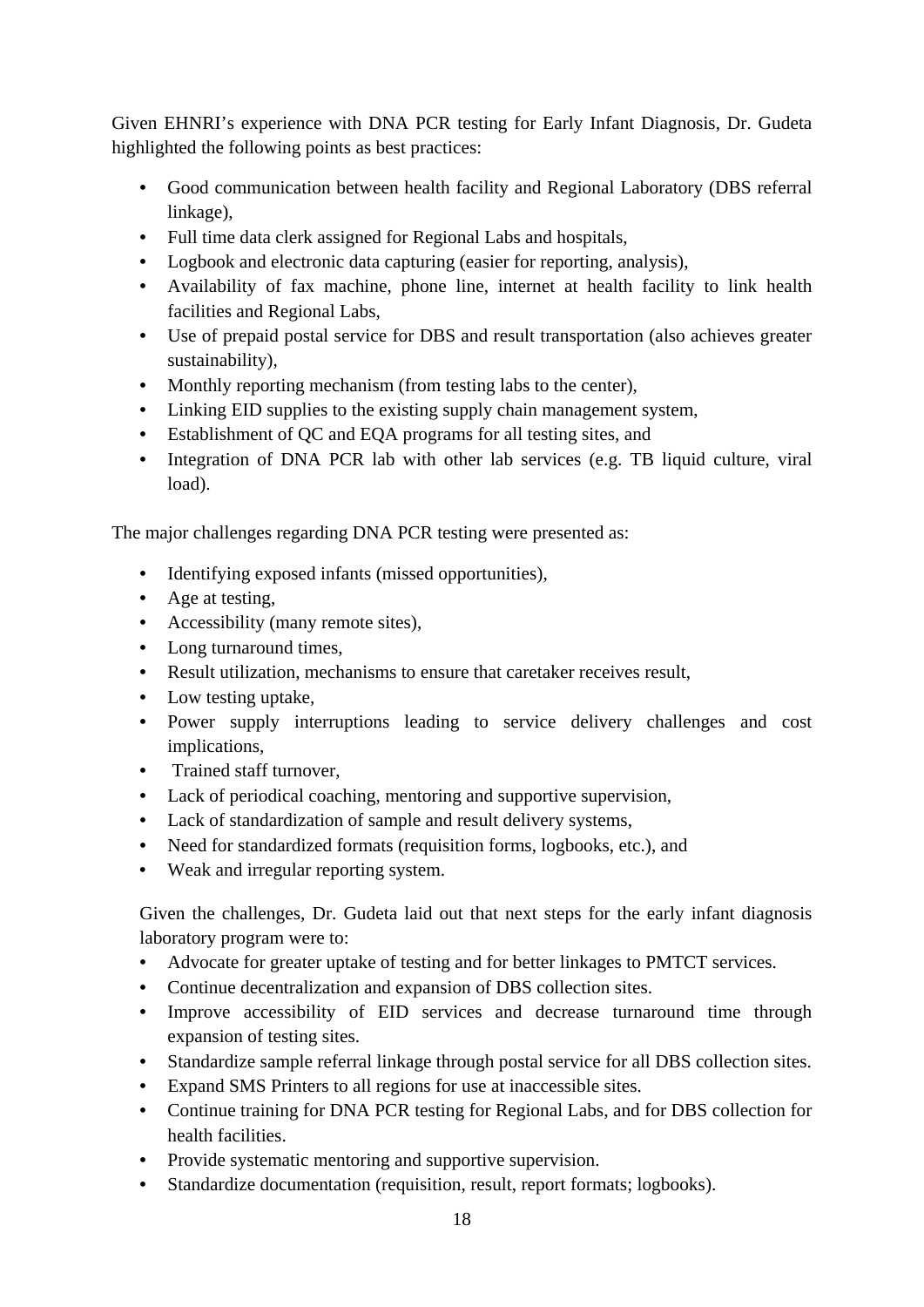#### **6. Laboratory Support for Public Health Emergency**

#### **Presenter: Mr. Kassaye Tekie, EHNRI**

Communicable diseases account for the majority of the disease burden in Ethiopia. Malaria, TB, HIV, STIs, and Opportunistic Infections (OIs) are major causes of mortality and morbidity. Since most of these diseases have a definitive laboratory diagnosis, the laboratory plays an important role in accurate diagnosis and thereby facilitates not only early treatment for the individual, but also outbreak investigation and disease surveillance for the population. Thus strengthening microbiological services is a critical step to addressing diseases of public health importance. Occurrence of frequent outbreaks and the emergence of drug resistance strains are other important public health challenges that require laboratory services. In Ethiopia, microbiology laboratory services are weak in many aspects including infrastructure, equipment, training and standardization. Laboratory support for public health emergency is limited to a few facilities and those often have many limitations.

EHNRI conducted an assessment on the provision of laboratory support for public health emergency between March and May 2010. The goal was to assess the current status and identify gaps and opportunities to improve laboratory-based case identification for epidemicprone diseases.

Among the Regional Labs, all except Addis Ababa were providing Culture and Sensitivity testing, and all Regional Labs were providing testing for acute watery diarrhea (AWD). The number of tests performed in the past 12 months in the regions was fairly low, especially for samples from epidemic sites, which were mainly sent directly to EHNRI (80%). The most requested tests were for AWD (acute watery diarrhea) and Meningitis (CSF). Specimens were sent from epidemic sites, hospitals and private health facilities. Specimens were directly collected and transported by lab technicians, except in Adama.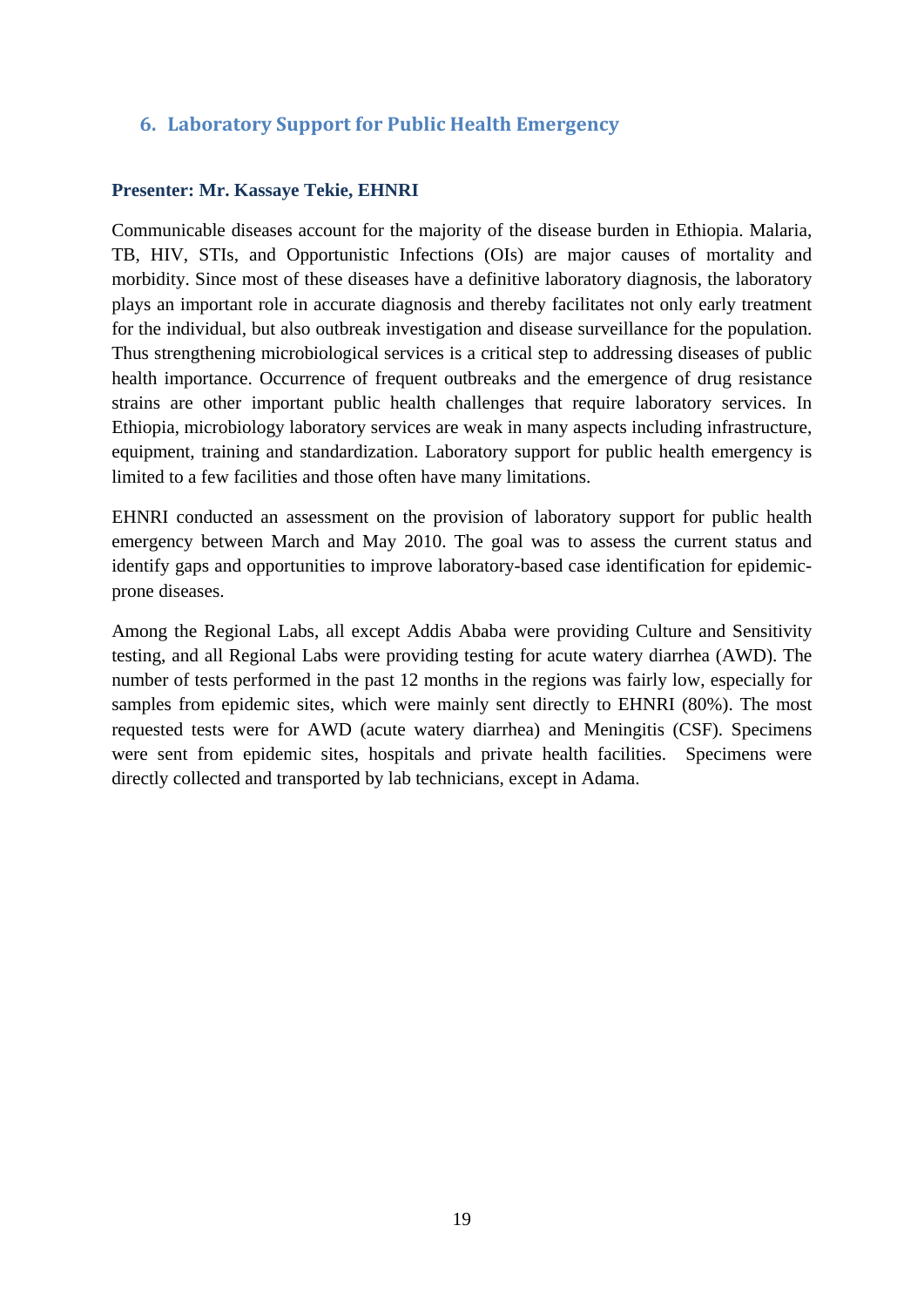The following table shows the current status of facilities regarding culture and sensitivity testing across the country:

| Laboratory       | <b>Sufficient</b><br>workspace | <b>Basic equipment</b> | SOP for<br>specimen<br>transportation | Availability<br>of media | <b>IQC</b><br>strain<br>available |
|------------------|--------------------------------|------------------------|---------------------------------------|--------------------------|-----------------------------------|
| <b>Bahir Dar</b> |                                |                        |                                       |                          |                                   |
| Mekele           | Limited                        |                        | $\checkmark$                          |                          |                                   |
| Hawassa          | ✓                              | ✓                      | ✓                                     | $\checkmark$             |                                   |
| Adama            | $\checkmark$                   | ✓                      | ✓                                     | ✓                        |                                   |
| Addis Ababa      | ✓                              | ✓                      | ✓                                     | ✓                        |                                   |
| Nekemt           |                                | $\checkmark$           | $\checkmark$                          | ✓                        |                                   |
| <b>EHNRI</b>     |                                | $\checkmark$           | $\checkmark$                          | ✓                        |                                   |

#### **Table: Reporting of Lab Results for Epidemic-Prone Diseases**

| Laboratory       | <b>RHB</b> | Woreda | <b>Health facility</b> | <b>EHNRI</b> | <b>MOH</b> |
|------------------|------------|--------|------------------------|--------------|------------|
| <b>Bahir Dar</b> | ✓          | ✓      |                        | ✓            |            |
| Mekele           | ✓          | ✓      |                        |              |            |
| Hawassa          | ✓          | ✓      | ✓                      |              |            |
| Adama            |            |        |                        |              |            |
| Addis Ababa      |            |        |                        |              |            |
| Nekemt           |            |        | ✓                      |              |            |
| <b>EHNRI</b>     |            |        |                        |              |            |

Most labs report to their respective Regional Health Bureau or Woreda office. The table above shows that there is no standard result reporting system, and it is possible that the Regional Health Bureau and Ministry of Health may not get the necessary information in case of a public health emergency. In addition, following a patient result and forming an integrated intervention is very difficult.

The assessment also found a need for training for all the laboratories in the following areas: culture and sensitivity for clinical specimens, including biochemical test interpretation, bacteriological water analysis, and public health bacteriological and chemical analyses for food and water.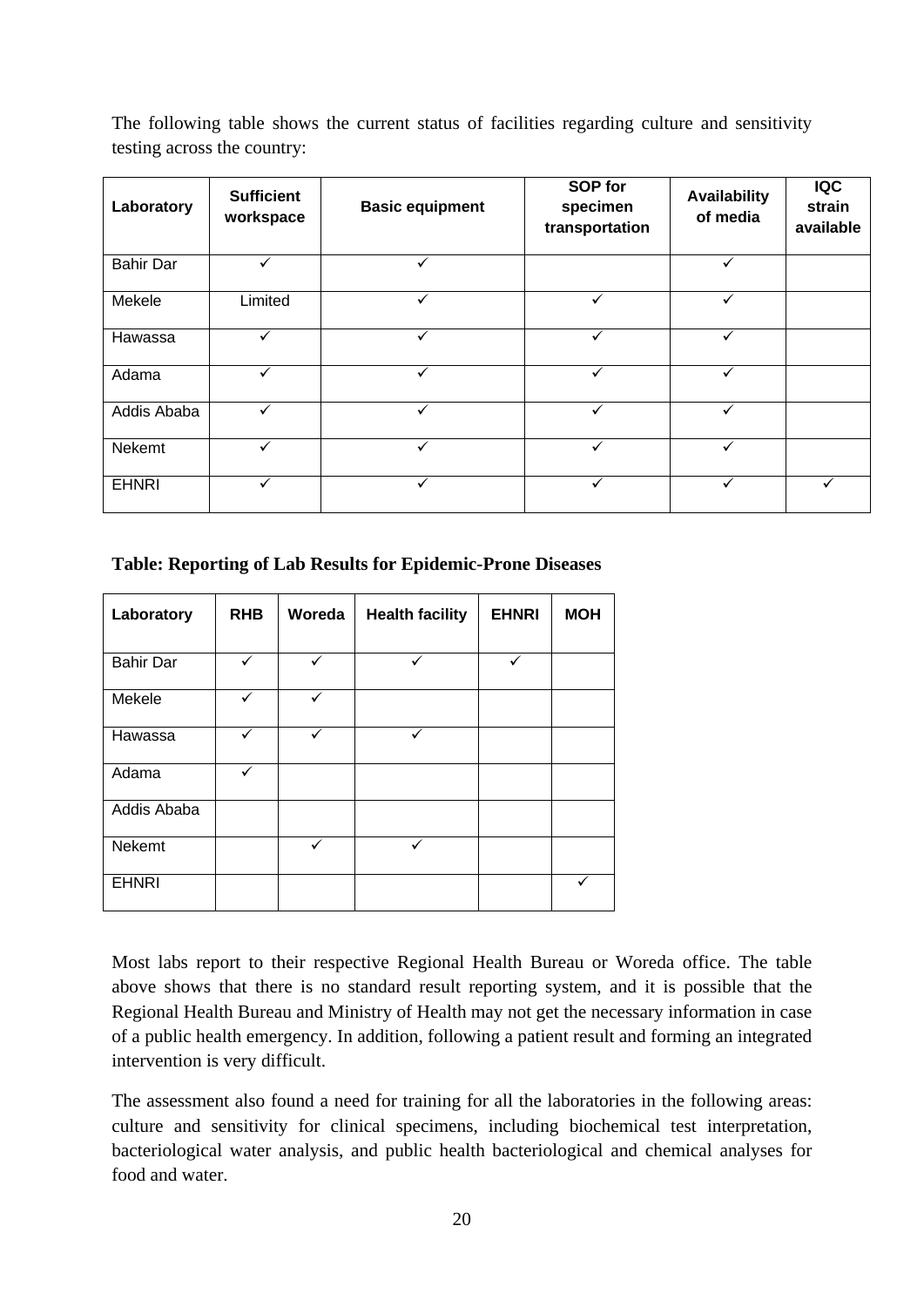Given the current status of testing for epidemic-prone diseases, the following were highlighted as main challenges:

- Need for comprehensive training on microbiological specimen and water analysis.
- Lack of important media, anti-sera, antibiotic discs.
- Reagent expiry within coming 4 months in many labs.
- Lack of supportive supervision from EHNRI.
- Lack of know strain for IQC.
- Limited availability in local market of most of media, antisera and antibiotic discs.
- Lack of standard SOPs for sample transportation and lab procedures.
- Inadequate number of tests executed by some labs.
- Lack of de-centralized testing for epidemic-prone disease investigations such that most testing is conducted by EHNRI rather than in regions.
- Lack of standard reporting formats.

Based on the above challenges, the following way forward was recommended:

- Encourage partners and stakeholders to support lab services for public health emergency.
- Provide comprehensive training on microbiological testing.
- Ensure basic lab supplies and commodities are available for epidemic-prone disease testing.
- Conduct regular supportive supervision (EHNRI).
- Strengthen EQA for microbiology testing services.
- Strengthen referral linkage and specimen transportation for the diagnosis of epidemicprone diseases.
- Ensure better coordination and communication between PHEM and Regional Laboratories at all levels
- Develop specimen collection and transportation guidelines for epidemic prone diseases.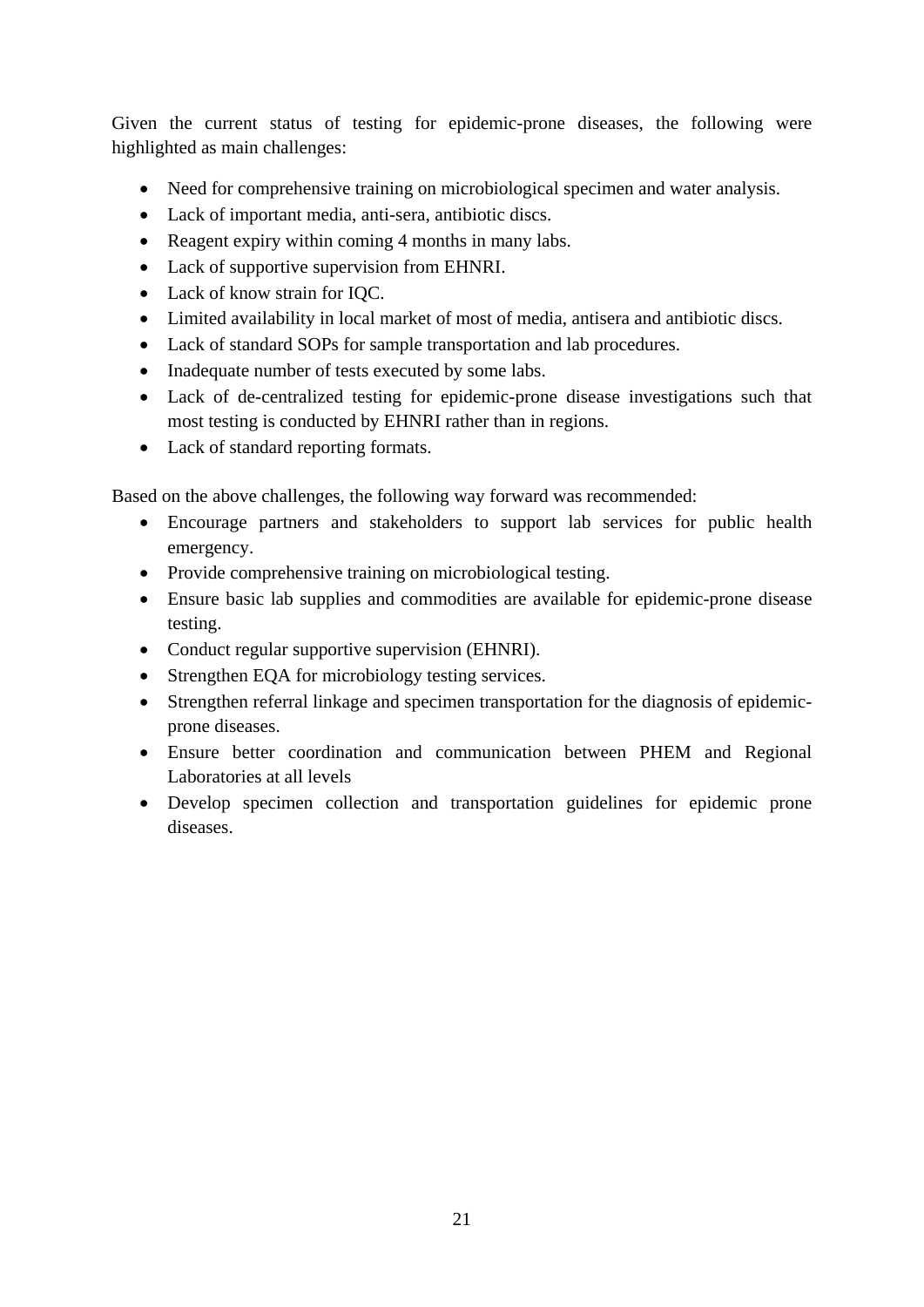#### **7. Laboratory Accreditation**

#### **Presenter: Mr. Gonfa Ayana, EHNRI**

Accreditation is a process in which certification of competency and compliance with quality standards/norms or credibility is presented by formally "accredited certification bodies". Definitions for accreditation, standards and guidelines, and examples of international, regional and country-specific standards were outlined. Laboratory accreditation is beneficial since it is in the interest of patients, the community and the government that clinical labs operate at high quality standards. Since accreditation provides recognition for competence (at international standards), it helps ensure that clinical labs operate at high quality standards and provide reliable diagnostic services. Laboratory accreditation covers all aspects of laboratory management including infrastructure, pre- and post-analytic stages, quality assurance and EQA Programs, supply chain management, human resources and data. Furthermore, accreditation defines a vision and direction for laboratory development and a 'finish line' with clear targets, goals and standards to be reached.

Mr. Gonfa further described the elements of the accreditation process, requirements and steps leading toward accreditation. For Ethiopia, accreditation of clinical laboratories is a major goal included in the Laboratory Master Plan. Over the past couple of years, different accreditation schemes were pursued in country.

The WHO-AFRO Scheme, which was initiated by WHO-AFRO and partners in 2009, was found suitable to Ethiopian context, as it

- Takes a step-wise approach,
- Is based on ISO standard 15189,
- Is not disease-specific,
- Is affordable, sustainable, and effective, and
- Supports the development of national accreditation body for sustainable and continuous quality improvement.

Lab systems strengthening efforts over the last years including infrastructure development, improved quality, and increased staffing, have paved the way for optimism for Ethiopia on the way to laboratory accreditation. Since Fall 2009 EHNRI and partners have undertaken the following efforts on the WHO-AFRO Accreditation Scheme:

- Formed a National Laboratory Accreditation Steering Committee.
- Developed an Operational Plan for Accreditation, encompassing national and sitelevel activities.
- Implemented the Operational Plan (ongoing):
	- o 19 labs were selected, baseline assessments at these labs were conducted.
	- o Development of documents and records.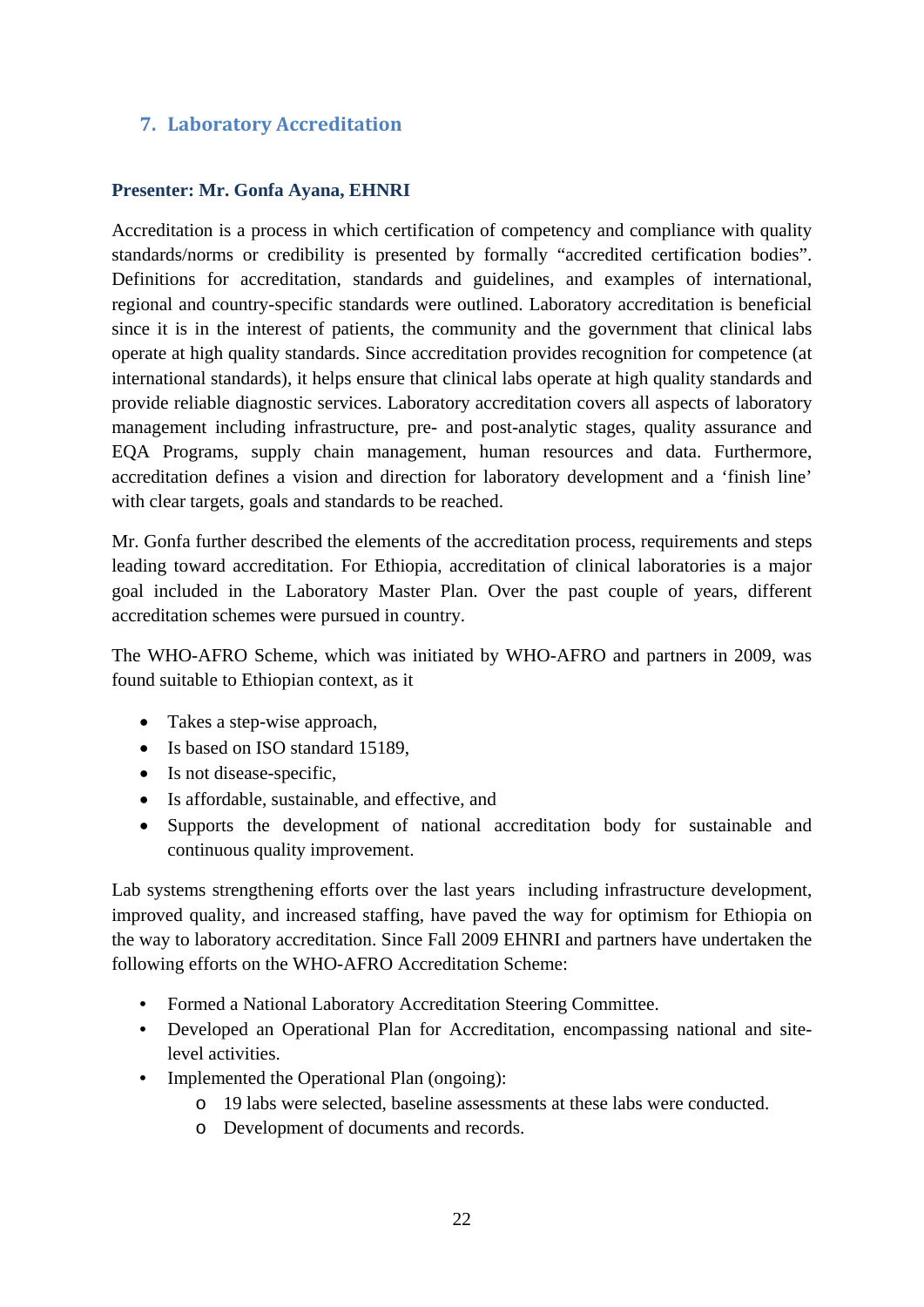- o Conducted trainings, additional trainings are planned, including the SLMTA (Strengthening Lab Management toward Accreditation), a long-term, hands-on training.
- o Next steps are site-level gap identification and improvement planning.

The major challenge at this point is that there is limited capacity at all levels to effectively support the process. There are major gaps in meeting many of the requirements, including appropriate lab design and infrastructure, safety, documents, supply chain and inventory, QMS implementation, and the maintenance system.

Given the challenges, the way forward is outlined as such:

- At EHNRI, focus on national-level activities and coordination efforts.
- Continuously monitor the progress made, and adapt plans as necessary.
- Focus on the major gaps at sites.
- Closely collaborate with all partners to ensure site-level activities proceed as planned.
- Ensure engagement of site-level management in the accreditation effort.

### **8. Joint Planning**

The discussion on the Joint Planning exercise brought forward the need for regular monitoring and evaluation of the Annual Plan.

The major points of discussion and suggestions for EHNRI were the following:

#### **Planning**

- The Joint Plan template should include information on EHNRI's plans to support health facilities with regard to infrastructure, equipping of laboratories and planning for infrastructure development.
- The gap with regard to equipment, the number and type of equipment and the number of laboratories should be considered in the plan.
- The required supplies should include manufacturer training.
- It is also important that there is a strong focus on monitoring and evaluation and that appropriate indicators are identified.

#### **Monitoring and Evaluation**

- EHNRI should set the next year's plan only after evaluating the achievements of the current year's planned activities.
- There's a need for regular reviews and follow-up of the implementation based on the plan. Suggestion to hold a review meeting twice a year.
- There's a need for frequent monitoring and an evaluation system to ensure proper implementation of activities and opportunities for improvement.
- There should be trend reporting of activities to EHNRI by regions.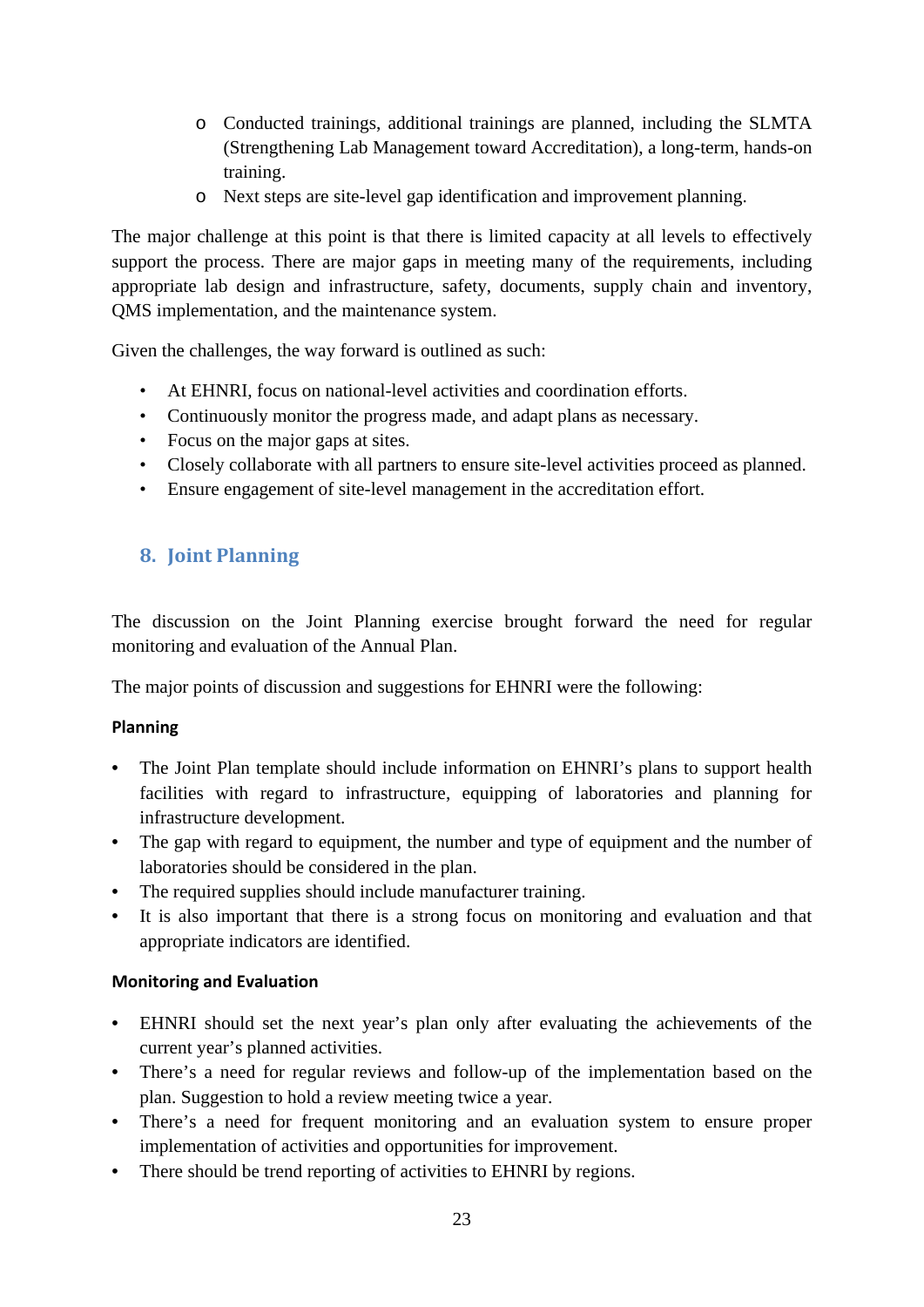#### **9. Discussions and Action Items**

Each presentation was followed by a question and answer session resulting in dynamic discussions. Later on participants were further divided into groups to work on the three areas of Laboratory Support for Public Health Emergency, Referral Linkage and Early Infant Diagnosis, and Supply Chain Management.

We will first share a summary of general comments, suggestions and feedback to EHNRI before going to the specific discussions from the group work and the resulting Action Items.

#### **General Comments**

- Kits and other resources:
	- Distribution of HIV test kits should be properly quantified and there should be uninterrupted services.
	- ‐ EHNRI should work with PFSA in regard to the quantification and distribution system.
	- ‐ Proper communication should be established with the regions for immediate corrective action.
- Reagent preparation:
	- Regions should plan on reagent preparation considering quality checks.
	- ‐ Regions should take the responsibility for utilization of quality reagents in all the health facilities of the regions especially for AFB reagents.
- Accreditation:
	- ‐ EHNRI should support regions to develop own operational plan for accreditation.
	- ‐ Regional operational plan on accreditation should be included in the final joint plan for evaluation.
- Training:
	- ‐ Trainings are conducted by different partners. EHNRI should avoid overlap of training and prevent unnecessary duplication of efforts.

The following pages include the summaries of the group work discussions, arranged by main and sub-challenges identified for each topic, including suggested action items, responsible parties and timelines for each challenge.

#### **1. Laboratory Support for Public Health Emergency**

The main problems identified were lack of effective communication, lack of supplies and equipment for testing, lack of documentation for lab operations, weak IQC and EQA, lack of human resource capacity, weak advocacy and partner engagement, and difficulty with logistics for specimen transportation. Specific short-term action items are to conduct a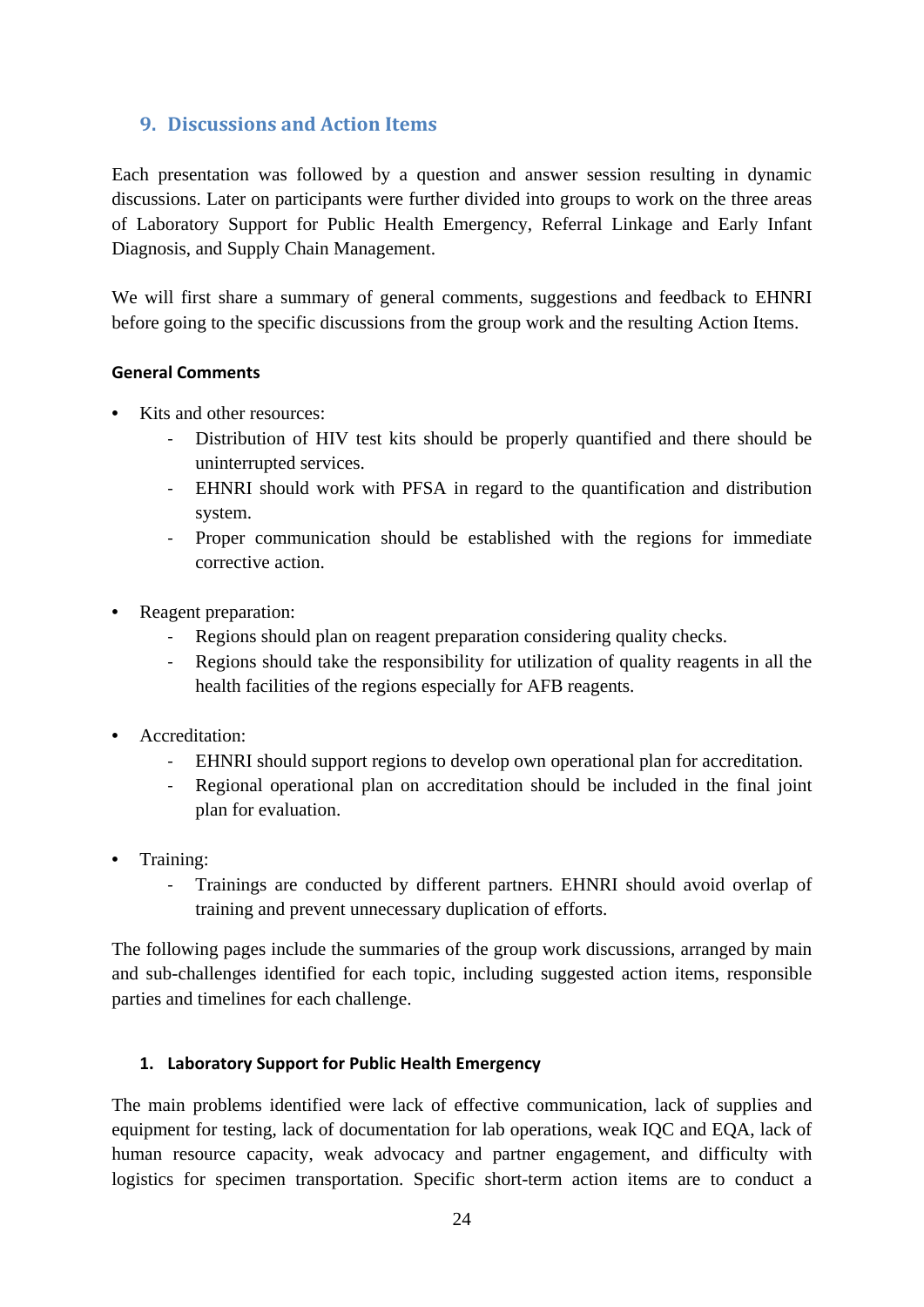baseline and fill the supply gaps immediately, provide training, mentoring and advice to sites, develop and disseminate guidelines, SOPs, job aids etc, ensure standard strains for EQA are available, ensure lab expertise in all public health emergency teams, devise a national guideline for public health emergency management to include a mapping of communication channels, and engage with partners and stakeholders for support. In the medium term, standard microbiologic services should be identified, a forecasting and quantification system for epidemic-prone diseases should be developed, pre-placement and in-service trainings should be held, and specimen transportation systems should be planned (For detailed information, please see the table below).

#### **2. Referral Linkage and Early Infant Diagnosis**

In terms of referral linkage, the biggest challenges identified were budget utilization and liquidation, difficulties with distribution of sample collection materials, lack of uniform specimen transportation methods, lack of effective communication, safety hazards during transportation, unavailability of standardized SOPs, logs etc, and long turnaround times for Early Infant Diagnosis. Follow-up and support to regions for budget utilization, communication with RHBs on liquidation, regular regional review meetings between sites and Regional Labs, developing sub-regional sample collection and testing schedules, distribution of available materials and training on documentation, filling of supply gaps for collection materials and improving the distribution system were identified as short-term solutions. For the medium to long term, sample transportation procedures should be standardized, transportation personnel identified, GIS mapping completed, SOPs for safety developed, and safety supplies for transportation should be availed. For Early Infant Diagnosis, a separate action plan should be developed which is to address the challenge of efficient and reliable transportation channels (For detailed information, please see the table below).

#### **3. Supply Chain Management**

For Supply Chain Management, the main challenges were identified as specifications and vendor selection, low quality of reagents and supplies, lack of systematic inventory control and procurement systems, and a lack of guidelines for proper disposal of reagents. One main concern was that supply chain so far has only focused on HIV (ART). The recommended focus should be on integrated supply chains for all major diseases including malaria and TB. As short-term solutions, standardized SOPs for reagent preparation was identified. In addition, specifications for reagents and commodities, and material receipt and rejection protocols would be developed over the medium term. A comprehensive procurement system leveraging ART learnings, including a pooled purchasing system for items unavailable locally, and a structure for Regional Labs would be developed.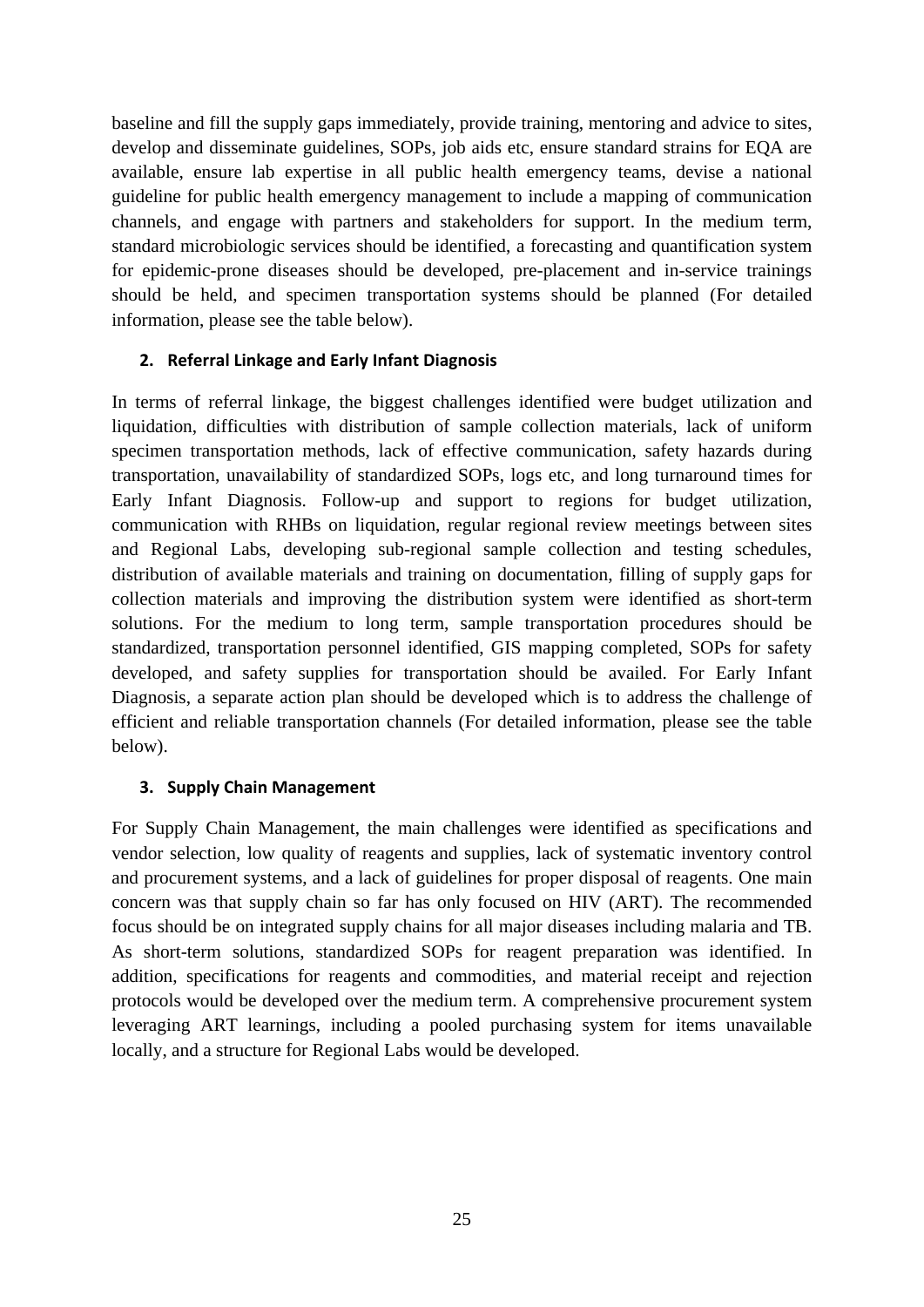### **Laboratory Support for Public Health Emergency**

| <b>Main Challenges</b>                                                  | <b>Sub-Challenges</b>                                       | <b>Activities</b>                                              | <b>Timelines</b> | <b>Responsibilities</b>                   |
|-------------------------------------------------------------------------|-------------------------------------------------------------|----------------------------------------------------------------|------------------|-------------------------------------------|
|                                                                         | Vertical & Horizontal                                       | Ensure lab membership in<br>PHEM teams at all levels           | 3 months         | EHNRI, RHBs & RLs for respective levels   |
| <b>Lack of Effective Communication</b>                                  | Communication<br>Networking & Reporting<br><b>Structure</b> | Define communication channel<br>for PHEM in nat'l guideline    | 3 months         | <b>EHNRI</b>                              |
|                                                                         |                                                             | Fill supply gaps immediately                                   | w/in 1 mo        | <b>EHNRI &amp; Partners</b>               |
|                                                                         |                                                             | <b>Baseline assessment</b>                                     | w/in 1 mo        | <b>EHNRI &amp; RLS</b>                    |
|                                                                         |                                                             | Establish forecasting and<br>quantification system             | 6 months         | EHNRI (w/ additional assistance)          |
| Lack of Supplies & Equipment (appropriate<br>& up to date)              | Lack of forecasting &<br>quantification                     | Secure appropriate equipment<br>for existing microbiology labs | 1 yr             | <b>EHNRI &amp; Partners</b>               |
|                                                                         |                                                             | Define & implement std<br>microbiology services                | 6 months         | <b>EHNRI &amp; Partners</b>               |
|                                                                         |                                                             | Scale-up microbiology services:<br>10 additional sites         | 2004             | <b>EHNRI &amp; RHBs &amp; Partners</b>    |
| Lack of Documentation for Lab Op<br>(Guideline, SOP, Plans) esp testing | Guidelines, Manuals,<br>SOPs, Job Ads, ID Tools             | Develop & Disseminate<br><b>Documents</b>                      | 3 months         | EHNRI, RLs, TWGs                          |
| Weak IQC & EQA                                                          |                                                             | Ensure & Avail std strains                                     | 3 months         | <b>EHNRI</b>                              |
|                                                                         |                                                             | Expand EQA to all test sites                                   | 2003 Feb         | <b>EHNRI</b>                              |
|                                                                         | <b>Std Training Materials</b>                               | Develop std materials                                          | 6 months         | <b>EHNRI &amp; Partners</b>               |
|                                                                         | <b>Pre-placement Training</b>                               | <b>Conduct Training</b>                                        | 9 months         | <b>EHNRI, Partners &amp; Universities</b> |
| <b>HR Capacity Building</b>                                             | <b>InService Training</b>                                   | <b>Conduct Training</b>                                        | 7 months         | <b>EHNRI, Partners &amp; Universities</b> |
|                                                                         | Supervision: Mentoring &                                    | Provide advice & training                                      | 3 months         | <b>EHNRI &amp; Partners</b>               |
|                                                                         | Coaching                                                    | Visit sites                                                    | 3 months         | <b>EHNRI &amp; Partners</b>               |
| Weak Advocacy & Partner Engagement                                      |                                                             | Undertake consultative meetings<br>w/ stakeholders             | as of now        | <b>EHNRI &amp; RLS</b>                    |
| Logistics for specimen transportation                                   |                                                             | Devise best plan                                               | 6 months         | EHNRI, RHBs, PHEM                         |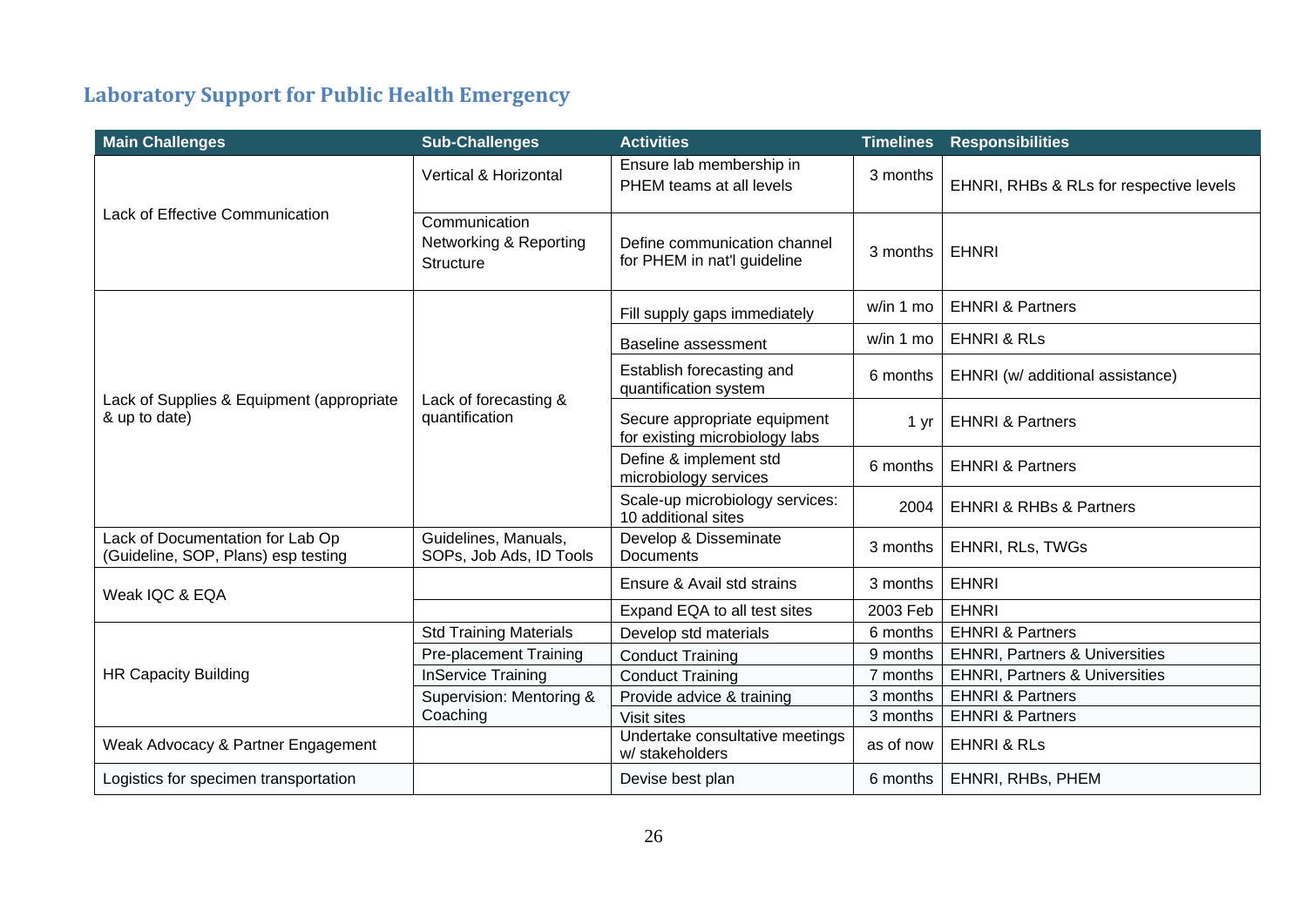### **Referral Linkage & Early Infant Diagnosis**

| <b>Main Challenges</b>             | <b>Sub-Challenges</b>                  | <b>Activities</b>                                           | <b>Timelines</b> | <b>Responsibilities</b>               |
|------------------------------------|----------------------------------------|-------------------------------------------------------------|------------------|---------------------------------------|
| <b>Budget</b>                      | Inefficient utilization                | Follow-up & support regions for<br>effective utilization    | immediate        | <b>EHNRI</b>                          |
|                                    | Liquidation                            | Communicate w/ RHBs                                         | immediate        | <b>EHNRI</b>                          |
| Distribution channels for specimen | Lack of collection                     | Fill supply gaps immediately                                | 3 months         | <b>EHNRI, PFSA &amp; Partners</b>     |
| collection materials               | materials at collection site           | Revisit & improve distribution<br>system                    | 3 months         | <b>EHNRI &amp; Partners</b>           |
|                                    |                                        | <b>Transport Needs Assessment</b>                           | 3 months         | <b>EHNRI &amp; Partners</b>           |
| Transportation & Geo-mapping       | Lack of uniform                        | Standardize sample<br>transportation procedures             | 6 months         | <b>EHNRI &amp; Partners</b>           |
|                                    | procedures                             | Assess & identify transportation<br>personnel               | $1 \, yr$        | <b>EHNRI &amp; Partners</b>           |
|                                    |                                        | Mapping - GIS/GPS                                           | 1 yr             | <b>EHNRI &amp; Partners</b>           |
| Communication                      | Site to Site (Horizontal)              | Develop common schedule for<br>sample collection & testing  | 3 months         | <b>RLs &amp; Partners</b>             |
|                                    | Site to Region (Vertical)              | <b>Regular Review Meeting</b>                               | immediate        | <b>RLs</b>                            |
| Safety                             | Disease specific                       | Ensure safety supplies for<br>pertinent specimens           | 1 yr             | <b>EHNRI &amp; Partners</b>           |
|                                    | transportation challenges              | Develop safety SOPs                                         | 1 yr             | <b>EHNRI &amp; Partners</b>           |
|                                    | SOPs, logs, etc not<br>available       | Increase availability                                       | 2 months         | <b>EHNRI &amp; RLs &amp; Partners</b> |
| Documentation                      | Training on available<br>documentation | Conduct training                                            | 3 months         | <b>EHNRI &amp; RLs &amp; Partners</b> |
| Long TAT for EID                   | Delay in DBS<br>transportation         | Investigate topic further and<br>develop action plan        | 1 yr             | <b>EHNRI, RLs &amp; Partners</b>      |
|                                    | Delay in testing & result<br>feedback  | Establish efficient and reliable<br>transportation channels | 1 yr             | <b>EHNRI, RLs &amp; Partners</b>      |